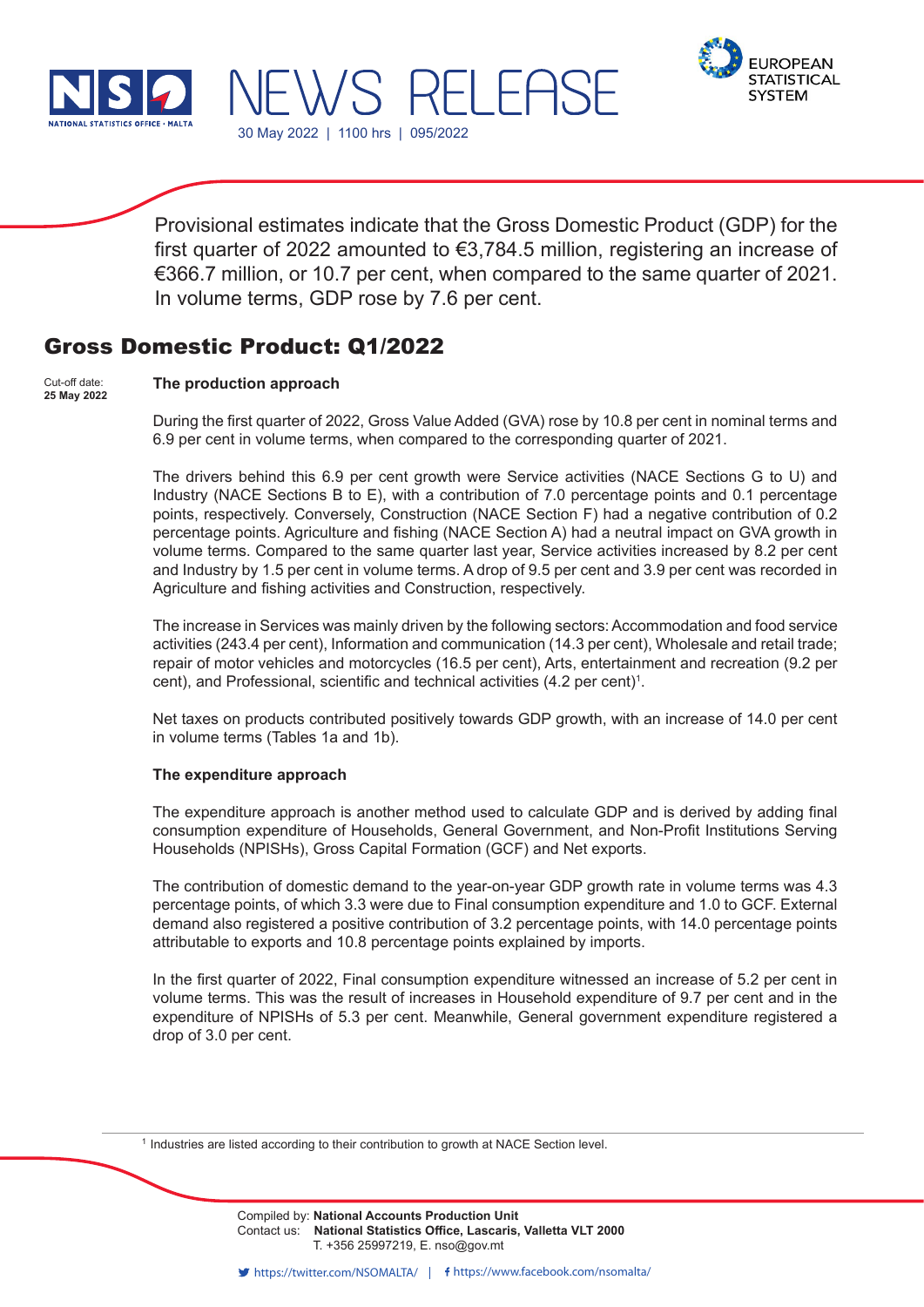Gross Fixed Capital Formation (GFCF) rose by 6.3 per cent in volume terms. This increase was mainly attributable to investment in Machinery and equipment.

Exports and imports of goods and services in volume terms rose by 9.2 per cent and 7.9 per cent, respectively (Tables 2a and 2b).

### **The income approach**

The third approach to measure economic activity is the income approach, which shows how GDP is distributed among compensation of employees, operating surplus of enterprises and taxes on production and imports net of subsidies.

Compared to the first quarter of 2021, the €366.7 million increase in nominal GDP was the result of an €85.9 million increase in Compensation of employees, a €218.4 million rise in Gross operating surplus and mixed income, and an increase of €62.3 million in Net taxation on production and imports (Table 3).

### **Gross National Income (GNI)**

GNI differs from the GDP measure in terms of net compensation receipts, net property income receivable and net taxes receivable on production and imports from abroad.

Considering the effects of income and taxation paid and received by residents to and from the rest of the world, GNI at market prices for the first quarter of 2022 was estimated at €3,492.8 million (Table 3).



# **Chart 1. GDP growth rate (year-on-year) Chart 1. GDP growth rate (year-on-year)**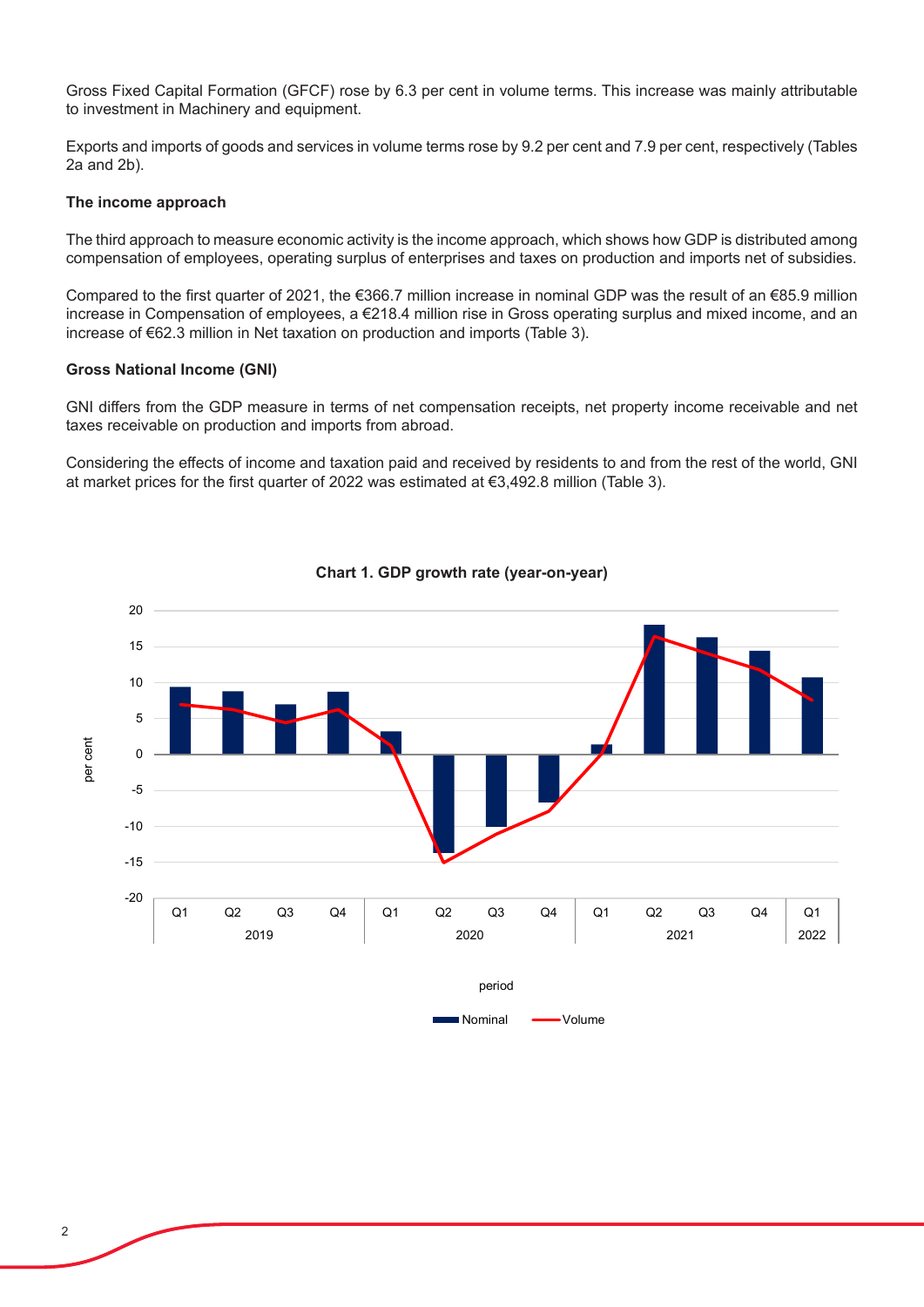|          |                                                                                                                                                   |                        |                        |            |            |            |            | € 000      |
|----------|---------------------------------------------------------------------------------------------------------------------------------------------------|------------------------|------------------------|------------|------------|------------|------------|------------|
|          |                                                                                                                                                   | <b>NACE</b><br>section | Computational<br>notes | 2017       | 2018       | 2019       | 2020       | 2021       |
|          | <b>Gross Value Added</b>                                                                                                                          | Total                  | $1=2+3+5++12$          | 10,633,344 | 11,485,751 | 12,550,952 | 11,852,525 | 13,351,874 |
|          | Agriculture, forestry and fishing                                                                                                                 | A                      | $\overline{2}$         | 77,396     | 90,306     | 66,886     | 57,015     | 62,364     |
|          | Mining and quarrying; Manufacturing; Electricity, gas,<br>steam and air conditioning supply; Water supply;                                        | B to E                 | 3                      | 1,002,935  | 1,104,691  | 1,225,550  | 1,208,904  | 1,299,459  |
|          | sewerage, waste management and remediation<br>activities                                                                                          | of which: C            | 4                      | 827,325    | 916,010    | 999,079    | 984,657    | 1,048,950  |
|          | Construction                                                                                                                                      |                        | 5                      | 403,596    | 454,413    | 530,051    | 547,944    | 581,466    |
| industry | Wholesale and retail trade; repair of motor vehicles<br>and motorcycles; Transportation and storage;<br>Accommodation and food service activities | G to I                 | 6                      | 2,200,034  | 2,360,013  | 2,522,106  | 1,653,709  | 2,088,429  |
| Added by | Information and communication                                                                                                                     |                        |                        | 789,865    | 924,840    | 1,063,808  | 1,166,730  | 1,367,460  |
| Value    | Financial and insurance activities                                                                                                                | ΙK                     | 8                      | 925,859    | 1,012,663  | 1,076,873  | 1,146,636  | 1,217,016  |
|          | Real estate activities                                                                                                                            |                        | 9                      | 653,614    | 705,423    | 758,787    | 755,774    | 815,610    |
| Gross    | Professional, scientific and technical activities;<br>Administrative and support service activities                                               | M to N                 | 10                     | 1,679,839  | 1,936,937  | 2,181,490  | 2,049,671  | 2,198,312  |
|          | Public administration and defence; compulsory social<br>security; Education; Human health and social work<br>activities                           | O to Q                 | 11                     | 1,754,994  | 1,904,955  | 2,107,602  | 2,167,209  | 2,432,944  |
|          | Arts, entertainment and recreation, Repair of<br>household goods and other services                                                               | R to U                 | 12                     | 1,145,212  | 991,508    | 1,017,799  | 1,098,933  | 1,288,814  |
|          | Taxes on products                                                                                                                                 |                        | 13                     | 1,365,728  | 1,538,580  | 1,568,392  | 1,346,044  | 1,519,327  |
|          | Subsidies on products                                                                                                                             |                        | 14                     | 58,086     | 69,519     | 72,259     | 132,564    | 186,432    |
|          | Taxes less subsidies on products                                                                                                                  |                        | $15 = 13 - 14$         | 1,307,641  | 1,469,061  | 1,496,133  | 1,213,480  | 1,332,895  |
|          | <b>Gross Domestic Product</b>                                                                                                                     | Total                  | $16 = 1 + 15$          | 11,940,985 | 12,954,812 | 14,047,085 | 13,066,004 | 14,684,769 |
|          | Rate of growth $(\%)$ <sup>1</sup>                                                                                                                |                        |                        | 13.1%      | 8.5%       | 8.4%       | $-7.0%$    | 12.4%      |

Table 1a. GDP identity from the production (output) side at market prices by period...

Note: Totals may not add up due to rounding.

 $1$  In year-on-year terms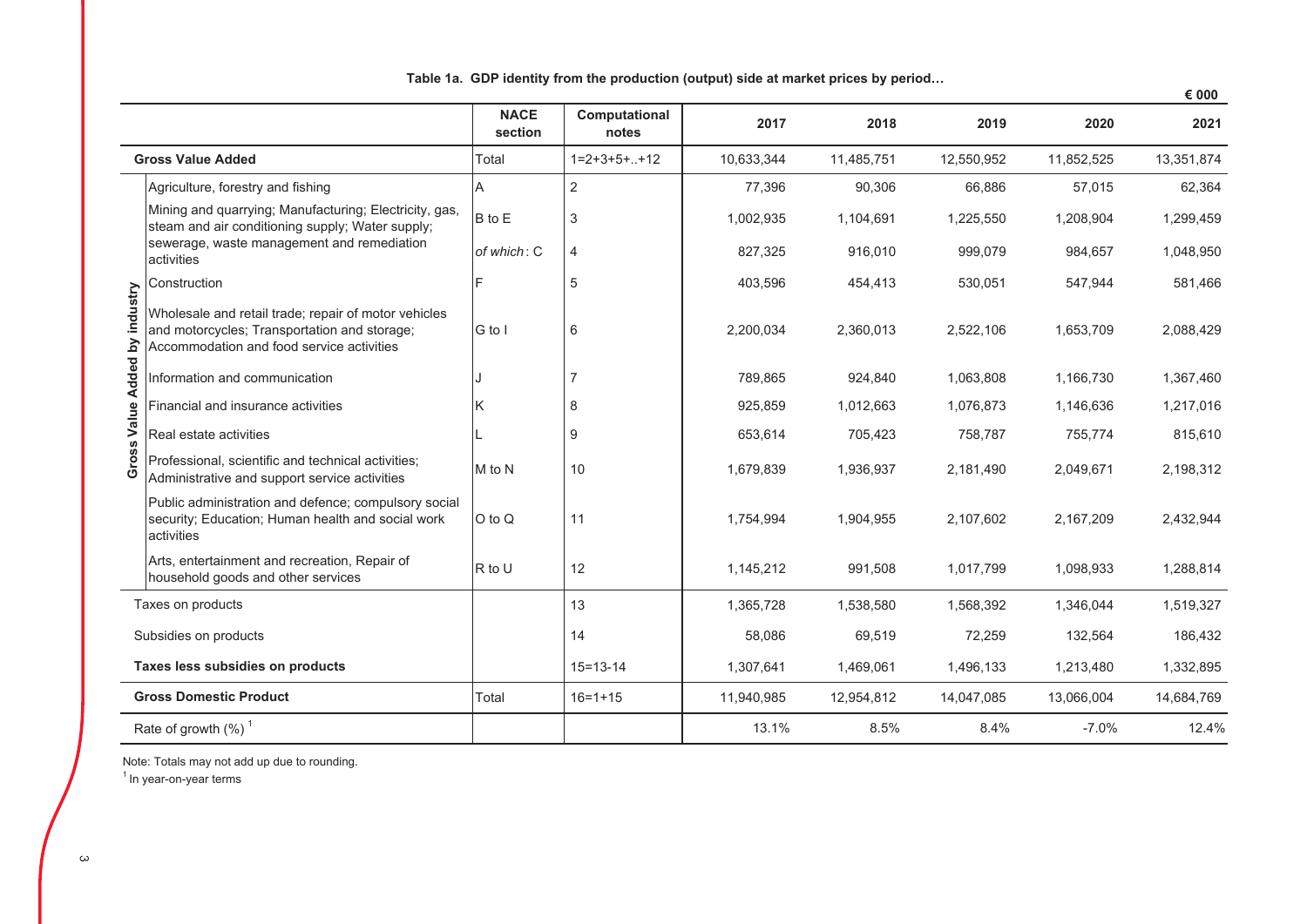| Table 1a. GDP identity from the production (output) side at market prices by period |  |
|-------------------------------------------------------------------------------------|--|
|-------------------------------------------------------------------------------------|--|

|                |                                                                                                                                                          |                                                                                                                                                                   |                |                |           |                |           |                |           |                |           |                |           |           |           | € 000     |
|----------------|----------------------------------------------------------------------------------------------------------------------------------------------------------|-------------------------------------------------------------------------------------------------------------------------------------------------------------------|----------------|----------------|-----------|----------------|-----------|----------------|-----------|----------------|-----------|----------------|-----------|-----------|-----------|-----------|
|                |                                                                                                                                                          | <b>NACE</b>                                                                                                                                                       | Computational  |                | 2019      |                |           |                | 2020      |                |           |                | 2021      |           |           | 2022      |
|                |                                                                                                                                                          | section                                                                                                                                                           | notes          | Q <sub>1</sub> | Q2        | Q <sub>3</sub> | Q4        | Q <sub>1</sub> | Q2        | Q <sub>3</sub> | Q4        | Q <sub>1</sub> | Q2        | Q3        | Q4        | Q1        |
|                | <b>Gross Value Added</b>                                                                                                                                 | Total                                                                                                                                                             | $1=2+3+5++12$  | 2,913,075      | 3,147,898 | 3.284.102      | 3,205,877 | 3.067.751      | 2,754,675 | 3,025,717      | 3,004,382 | 3,106,143      | 3,248,812 | 3,494,015 | 3,502,905 | 3,442,573 |
|                | Agriculture, forestry and fishing                                                                                                                        |                                                                                                                                                                   | $\mathfrak{p}$ | 17,278         | 17,510    | 17,743         | 14,356    | 16,037         | 14,107    | 12,726         | 14,144    | 15,543         | 15,823    | 12,664    | 18,335    | 17,325    |
|                | Mining and quarrying: Manufacturing: Electricity, gas.<br>steam and air conditioning supply; Water supply;                                               | B to E                                                                                                                                                            | 3              | 265,867        | 316.594   | 307.580        | 335,508   | 293,258        | 276,811   | 309,072        | 329,764   | 295.895        | 336,290   | 332.755   | 334.519   | 317,290   |
|                | sewerage, waste management and remediation activities                                                                                                    | of which: C                                                                                                                                                       |                | 215.984        | 260.604   | 240.947        | 281,544   | 241,671        | 228,136   | 240,305        | 274,546   | 237,076        | 272,138   | 263,735   | 276,001   | 248,953   |
|                | Construction                                                                                                                                             |                                                                                                                                                                   |                | 122,140        | 130,417   | 134,256        | 143,238   | 136,237        | 135,821   | 137,203        | 138,682   | 141,762        | 143,140   | 148,901   | 147,664   | 149,405   |
| industry<br>δy | Wholesale and retail trade: repair of motor vehicles and<br>motorcycles; Transportation and storage; Accommodation and G to I<br>food service activities |                                                                                                                                                                   | 6              | 517.484        | 648,844   | 740,125        | 615,654   | 491,711        | 341,312   | 436,322        | 384,363   | 388,632        | 454,025   | 649,066   | 596,706   | 514,261   |
| Added          | nformation and communication                                                                                                                             |                                                                                                                                                                   |                | 257,515        | 263,786   | 266,734        | 275,773   | 290,412        | 282,337   | 298,189        | 295,791   | 320,107        | 333,164   | 347,864   | 366,325   | 372,587   |
| Value          | inancial and insurance activities                                                                                                                        |                                                                                                                                                                   | 8              | 271.242        | 269.691   | 269,870        | 266,070   | 290,835        | 274,746   | 289,331        | 291,723   | 300.452        | 304,212   | 301.160   | 311.192   | 321.582   |
| Gross          | Real estate activities                                                                                                                                   |                                                                                                                                                                   | 9              | 182,180        | 185,153   | 191,089        | 200,366   | 193,330        | 172,888   | 195,116        | 194,440   | 199,696        | 196,256   | 210,445   | 209,213   | 205,321   |
|                | Professional, scientific and technical activities: Administrative<br>and support service activities                                                      | M to N                                                                                                                                                            | 10             | 510.132        | 538.575   | 574.946        | 557.837   | 523.317        | 488,133   | 517.129        | 521.093   | 517.275        | 548.191   | 564.281   | 568,565   | 559,705   |
|                | Public administration and defence; compulsory social security;<br>Education: Human health and social work activities                                     | $O$ to $O$                                                                                                                                                        | 11             | 522,725        | 523,445   | 528,051        | 533,382   | 547,121        | 517,811   | 550,052        | 552,225   | 608,277        | 611,086   | 598,386   | 615,195   | 625,324   |
|                | Arts, entertainment and recreation; Repair of household goods<br>and other services                                                                      | R to U                                                                                                                                                            | 12             | 246,513        | 253,885   | 253,708        | 263,693   | 285,491        | 250,709   | 280,576        | 282,156   | 318,504        | 306,624   | 328,495   | 335,191   | 359,773   |
|                | Taxes on products                                                                                                                                        |                                                                                                                                                                   | 13             | 367,309        | 380,035   | 413,193        | 407,856   | 327,231        | 290,466   | 346,213        | 382,133   | 334,970        | 357,430   | 421,538   | 405,389   | 400,059   |
|                | Subsidies on products                                                                                                                                    |                                                                                                                                                                   | 14             | 15.387         | 20,228    | 19,666         | 16,978    | 24.138         | 16,671    | 63,360         | 28,395    | 23,292         | 30,834    | 66,969    | 65,337    | 58,147    |
|                | Taxes less subsidies on products                                                                                                                         |                                                                                                                                                                   | $15 = 13 - 14$ | 351,921        | 359,806   | 393,527        | 390,878   | 303,093        | 273,795   | 282,853        | 353,738   | 311,677        | 326,596   | 354,569   | 340,053   | 341,912   |
|                | <b>Gross Domestic Product</b>                                                                                                                            | 3,264,996<br>3,507,705<br>3,677,630<br>3,596,754<br>3,370,844<br>3,028,470<br>3,308,570<br>3,358,120<br>3,417,820<br>3,575,407<br>3,848,584<br>Total<br>$16=1+15$ |                | 3,842,957      | 3,784,485 |                |           |                |           |                |           |                |           |           |           |           |
|                | Rate of growth (%) <sup>1</sup>                                                                                                                          |                                                                                                                                                                   |                | 9.4%           | 8.8%      | 7.0%           | 8.7%      | 3.2%           | $-13.7%$  | $-10.0%$       | $-6.6%$   | 1.4%           | 18.1%     | 16.3%     | 14.4%     | 10.7%     |

Note: Totals may not add up due to rounding. <sup>1</sup> In vear-on-vear terms.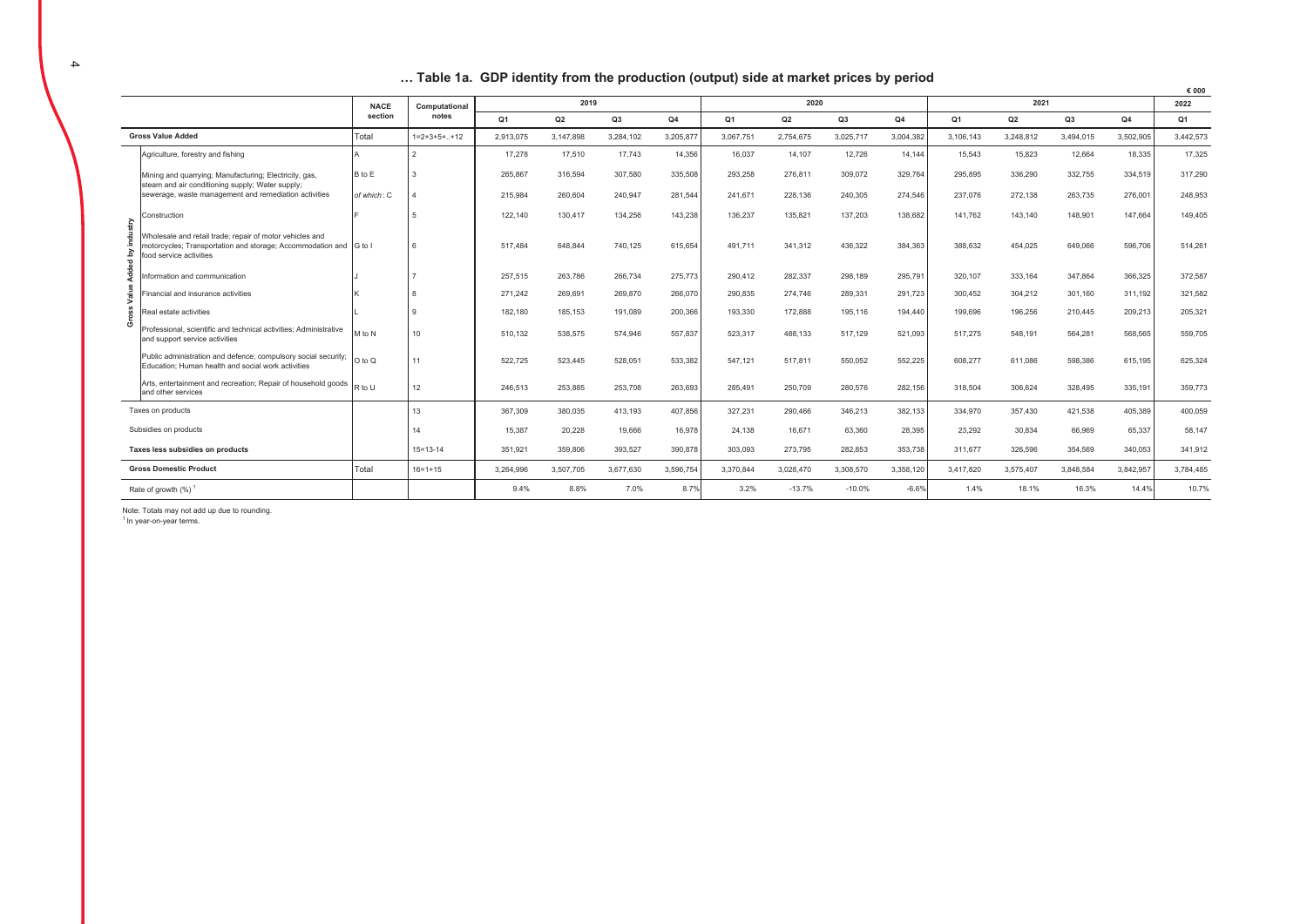|  |  |  | Table 1b. GDP identity from the production (output) side in chain-linked volumes by period (reference year 2015) ' |  |  |  |
|--|--|--|--------------------------------------------------------------------------------------------------------------------|--|--|--|
|  |  |  |                                                                                                                    |  |  |  |

|                               |                                                                                                                                                   |                        |            |            |            |            | € 000      |
|-------------------------------|---------------------------------------------------------------------------------------------------------------------------------------------------|------------------------|------------|------------|------------|------------|------------|
|                               |                                                                                                                                                   | <b>NACE</b><br>section | 2017       | 2018       | 2019       | 2020       | 2021       |
|                               | <b>Gross Value Added</b>                                                                                                                          | Total                  | 10,220,450 | 10,835,098 | 11,581,285 | 10,730,580 | 11,813,971 |
|                               | Agriculture, forestry and fishing                                                                                                                 |                        | 85,699     | 97,739     | 66,764     | 56,652     | 58,918     |
|                               | Mining and quarrying; Manufacturing; Electricity, gas, steam and B to E<br>air conditioning supply; Water supply; sewerage, waste                 |                        | 957,075    | 1,036,851  | 1,132,833  | 1,112,880  | 1,165,098  |
|                               | management and remediation activities                                                                                                             | of which: C            | 782,400    | 849,340    | 909,639    | 892,275    | 920,426    |
|                               | Construction                                                                                                                                      |                        | 385,477    | 428,041    | 489,910    | 499,647    | 509,467    |
| Gross Value Added by industry | Wholesale and retail trade; repair of motor vehicles and<br>motorcycles; Transportation and storage; Accommodation and<br>food service activities | G to I                 | 2,095,071  | 2,247,066  | 2,393,997  | 1,571,100  | 1,958,927  |
|                               | Information and communication                                                                                                                     |                        | 832,881    | 993,927    | 1,145,657  | 1,211,464  | 1,400,149  |
|                               | Financial and insurance activities                                                                                                                | κ                      | 897,774    | 954,626    | 990,614    | 1,047,118  | 1,110,000  |
|                               | Real estate activities                                                                                                                            |                        | 601,342    | 633,238    | 649,155    | 622,352    | 674,584    |
|                               | Professional, scientific and technical activities; Administrative<br>and support service activities                                               | M to N                 | 1,622,467  | 1,831,713  | 1,992,765  | 1,834,344  | 1,941,891  |
|                               | Public administration and defence; compulsory social security;<br>Education; Human health and social work activities                              | O to Q                 | 1,651,262  | 1.719.686  | 1,840,835  | 1,841,949  | 1,959,559  |
|                               | Arts, entertainment and recreation; Repair of household goods<br>and other services                                                               | R to U                 | 1,091,138  | 905,762    | 901,889    | 943,654    | 1,069,124  |
|                               | Taxes on products                                                                                                                                 |                        | 1,305,248  | 1,402,369  | 1,390,546  | 1,138,017  | 1,303,190  |
|                               | Subsidies on products                                                                                                                             |                        | 61,753     | 68,665     | 77,165     | 40,789     | 50,517     |
|                               | Taxes less subsidies on products                                                                                                                  |                        | 1,245,926  | 1,336,557  | 1,316,926  | 1,096,199  | 1,244,123  |
|                               | <b>Gross Domestic Product</b>                                                                                                                     | Total                  | 11,466,024 | 12,171,404 | 12,894,293 | 11,817,837 | 13,048,296 |
|                               | Rate of growth $(\%)$ <sup>2</sup>                                                                                                                |                        | 10.9%      | 6.2%       | 5.9%       | $-8.3%$    | 10.4%      |

<sup>1</sup>Users should note that chain-linking gives rise to components of GDP not adding up to the aggregate volume GDP series. This non-additivity, similar to that in other countries' national accounts, is due to mathematical r

 $2$  In year-on-year terms.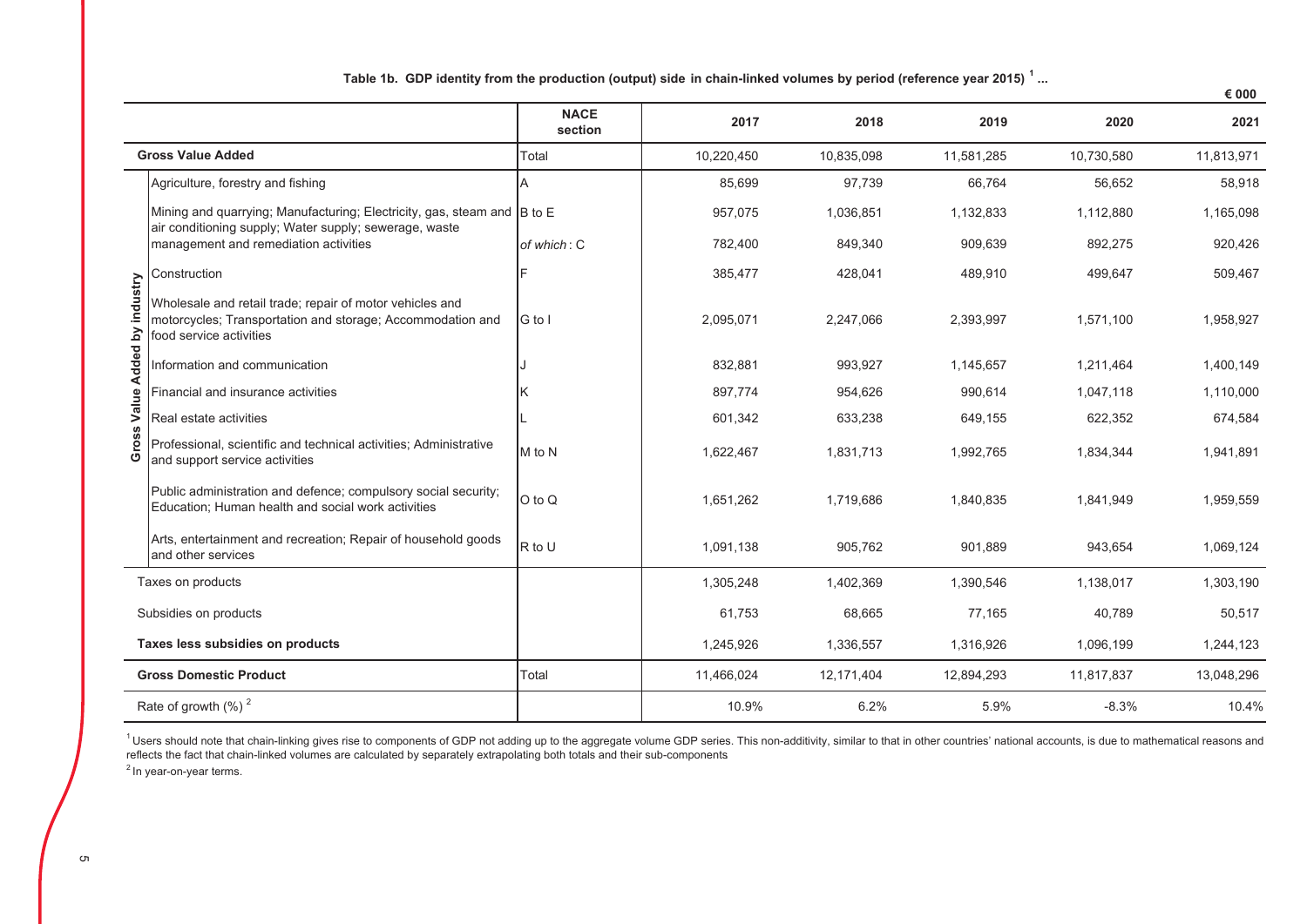### ... Table 1b. GDP identity from the production (output) side in chain-linked volumes by period (reference year 2015)<sup>1</sup>

|                |                                                                                                                                                   |                                                                                                                                                                   |                |           |           |           |           |           |           |           |                |           |                |           | € 000     |
|----------------|---------------------------------------------------------------------------------------------------------------------------------------------------|-------------------------------------------------------------------------------------------------------------------------------------------------------------------|----------------|-----------|-----------|-----------|-----------|-----------|-----------|-----------|----------------|-----------|----------------|-----------|-----------|
|                |                                                                                                                                                   | <b>NACE</b>                                                                                                                                                       |                | 2019      |           |           |           | 2020      |           |           |                | 2021      |                |           | 2022      |
|                |                                                                                                                                                   | section                                                                                                                                                           | Q <sub>1</sub> | Q2        | Q3        | Q4        | Q1        | Q2        | Q3        | Q4        | Q <sub>1</sub> | Q2        | Q <sub>3</sub> | Q4        | Q1        |
|                | <b>Gross Value Added</b>                                                                                                                          | Total                                                                                                                                                             | 2.719.491      | 2.902.602 | 3,012,583 | 2.946.609 | 2.796.424 | 2,494,025 | 2,735,930 | 2,704,201 | 2.784.761      | 2.887.373 | 3,081,156      | 3,060,681 | 2.977.748 |
|                | Agriculture, forestry and fishing                                                                                                                 |                                                                                                                                                                   | 16,716         | 17,545    | 18,415    | 14,088    | 14,885    | 14,618    | 12,918    | 14,231    | 15,703         | 15,667    | 11,238         | 16,310    | 14,206    |
|                | Mining and quarrying; Manufacturing; Electricity, gas, steam<br>and air conditioning supply; Water supply; sewerage, waste                        | B to E                                                                                                                                                            | 246,236        | 292,076   | 284,325   | 310,196   | 268,573   | 253,936   | 284,695   | 305,676   | 269.998        | 302,590   | 297,432        | 295,078   | 274,051   |
|                | management and remediation activities                                                                                                             | of which: C                                                                                                                                                       | 197,088        | 236,761   | 219,232   | 256,558   | 217,645   | 205,870   | 217,875   | 250,884   | 212,553        | 239,821   | 230,379        | 237,673   | 208,365   |
|                | Construction                                                                                                                                      |                                                                                                                                                                   | 113.167        | 120.517   | 124.037   | 132.190   | 124.167   | 123,963   | 125,259   | 126,258   | 126,536        | 127.278   | 130,225        | 125,428   | 121,564   |
| industry<br>7₫ | Wholesale and retail trade: repair of motor vehicles and<br>motorcycles; Transportation and storage; Accommodation<br>and food service activities | G to I                                                                                                                                                            | 510.592        | 609.959   | 683.870   | 589.576   | 479.591   | 319,980   | 410,462   | 361.067   | 375.993        | 428.965   | 595.992        | 557,978   | 476.681   |
| Added I        | nformation and communication                                                                                                                      |                                                                                                                                                                   | 281,285        | 284,919   | 284,936   | 294,516   | 301,999   | 293,710   | 311,163   | 304,592   | 328,711        | 343,056   | 354,844        | 373,537   | 375,719   |
| Value          | inancial and insurance activities                                                                                                                 |                                                                                                                                                                   | 252,677        | 246,162   | 246,382   | 245,393   | 268,686   | 249,413   | 261,410   | 267,608   | 277.046        | 279,296   | 273,104        | 280,554   | 288,268   |
| Gross          | Real estate activities                                                                                                                            |                                                                                                                                                                   | 160.567        | 160.347   | 162.547   | 165.693   | 160.032   | 142,615   | 160,016   | 159,690   | 164.823        | 164.941   | 174.362        | 170.458   | 166,005   |
|                | Professional, scientific and technical activities: Administrative<br>and support service activities                                               | M to N                                                                                                                                                            | 469,489        | 492,967   | 527,279   | 503,031   | 470,626   | 437,753   | 463,379   | 462,586   | 461.133        | 486,298   | 497,918        | 496,543   | 480,118   |
|                | Public administration and defence; compulsory social<br>security; Education; Human health and social work activities                              | $O$ to $O$                                                                                                                                                        | 455,023        | 457,896   | 463,751   | 464,165   | 464,137   | 445,390   | 471,546   | 460,876   | 500,074        | 490,997   | 489,953        | 478,536   | 500,161   |
|                | Arts, entertainment and recreation; Repair of household<br>goods and other services                                                               | R to U                                                                                                                                                            | 218,756        | 226,157   | 223,604   | 233,372   | 247,528   | 214,930   | 238,211   | 242,985   | 264,948        | 254,249   | 269,098        | 280,829   | 289,950   |
|                | Taxes on products                                                                                                                                 |                                                                                                                                                                   | 330,492        | 338,439   | 356,255   | 365,361   | 284,731   | 255,827   | 256,800   | 340,659   | 305.369        | 317.462   | 333,374        | 346,985   | 354,683   |
|                | Subsidies on products                                                                                                                             |                                                                                                                                                                   | 19,311         | 19,338    | 19,292    | 19,224    | 10,248    | 10,117    | 10,218    | 10,207    | 12,611         | 12,620    | 12,631         | 12,654    | 16,302    |
|                | Taxes less subsidies on products                                                                                                                  |                                                                                                                                                                   | 312,100        | 320,007   | 337.833   | 346.985   | 274,233   | 245,645   | 246.528   | 329.792   | 289.256        | 302,152   | 319,120        | 333,596   | 329,812   |
|                | <b>Gross Domestic Product</b>                                                                                                                     | Total<br>3,292,987<br>2,978,766<br>3,391,753<br>3,030,765<br>3,221,299<br>3,349,242<br>3,067,837<br>2,737,201<br>3,034,033<br>3,071,702<br>3,187,127<br>3,397,714 |                |           | 3,304,311 |           |           |           |           |           |                |           |                |           |           |
|                | Rate of growth $(\%)^2$                                                                                                                           |                                                                                                                                                                   | 6.9%           | 6.3%      | 4.4%      | 6.3%      | 1.2%      | $-15.0%$  | $-11.1%$  | $-7.9%$   | 0.1%           | 16.4%     | 14.1%          | 11.8%     | 7.6%      |
|                |                                                                                                                                                   |                                                                                                                                                                   |                |           |           |           |           |           |           |           |                |           |                |           |           |

<sup>1</sup> Users should note that chain-linking gives rise to components of GDP not adding up to the aggregate volume GDP series. This non-additivity, similar to that in other countries' national accounts, is due to mathematical extrapolating both totals and their sub-components.

 $2 \ln y$ ear-on-year terms.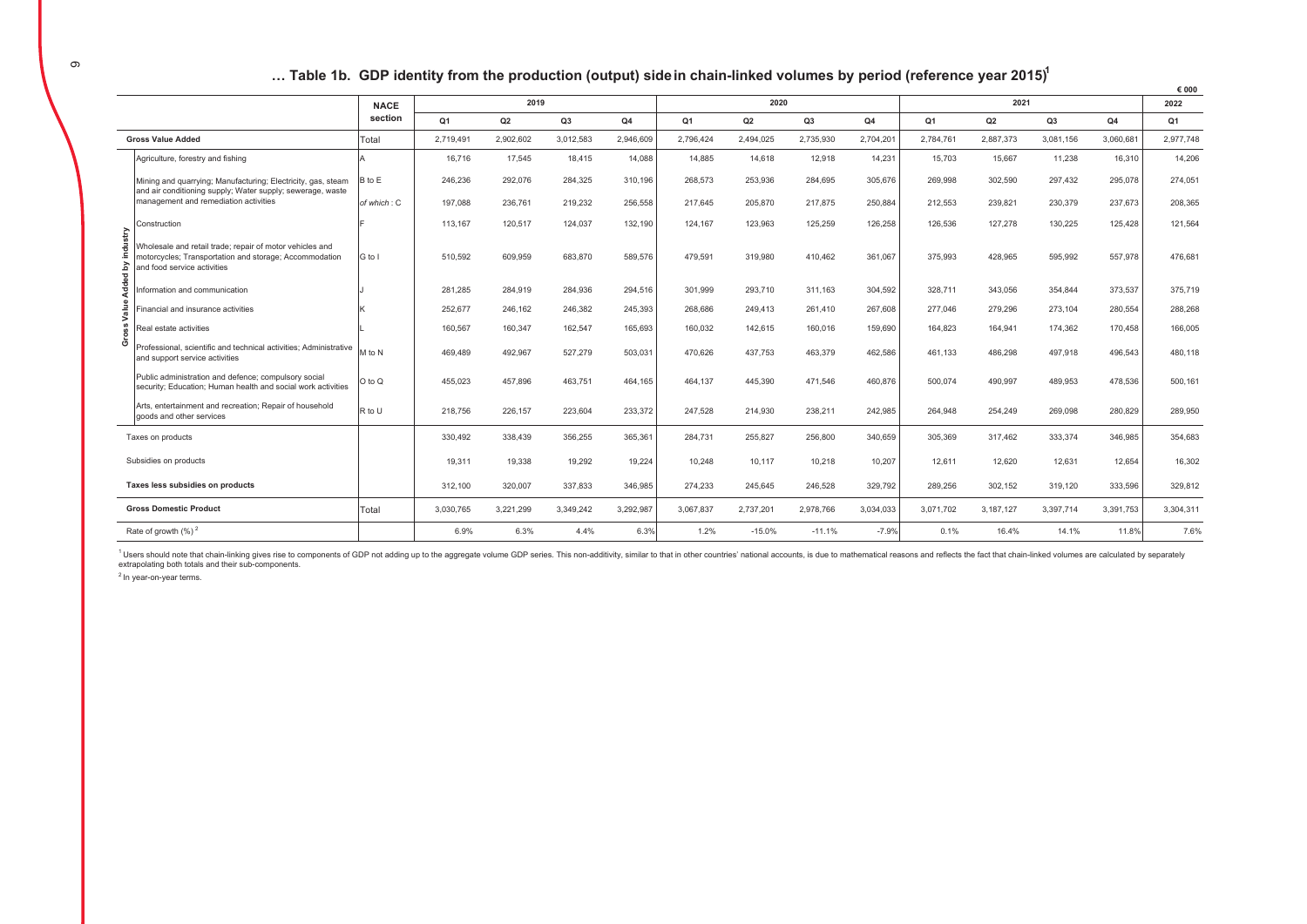|                               |                            |                                                                       |                    |                        |            |            |            |            | € 000      |
|-------------------------------|----------------------------|-----------------------------------------------------------------------|--------------------|------------------------|------------|------------|------------|------------|------------|
|                               |                            |                                                                       | <b>ESA</b><br>code | Computational<br>notes | 2017       | 2018       | 2019       | 2020       | 2021       |
|                               |                            | <b>Gross Domestic Product</b>                                         | B <sub>1</sub> GQ  | $1=2+20+29-30$         | 11,940,985 | 12,954,812 | 14,047,085 | 13,066,004 | 14,684,769 |
|                               |                            | Final consumption expenditure                                         | P <sub>3</sub>     | $2=3+18+19$            | 7,176,057  | 7,975,176  | 8,692,782  | 8,534,040  | 9,284,154  |
|                               |                            | of households (National concept)                                      | P31_S14            | $3=4+.+15-16+17$       | 5,294,374  | 5,811,260  | 6,191,967  | 5,601,699  | 6,047,189  |
|                               |                            | Food and non-alcoholic beverages                                      |                    | $\overline{4}$         | 849,894    | 886,864    | 914,497    | 879,031    | 922,997    |
|                               |                            | Alcoholic beverages, tobacco                                          |                    | 5                      | 241,412    | 264,041    | 276,033    | 247,501    | 261,003    |
|                               |                            | Clothing and footwear                                                 |                    | 6                      | 371,525    | 392,043    | 386,868    | 327,956    | 332,947    |
|                               |                            | Housing, water, electricity, gas and other fuels                      |                    |                        | 836,714    | 850,372    | 909,881    | 983,618    | 996,423    |
| Final consumption expenditure | Domestic concept by COICOP | Furnishings, household equipment and routine household<br>maintenance |                    | 8                      | 296,386    | 320,799    | 342,849    | 338,677    | 365,237    |
|                               |                            | Health                                                                |                    | 9                      | 275,102    | 301,910    | 321,127    | 308,999    | 354,870    |
|                               |                            | Transport                                                             |                    | 10                     | 739,993    | 793,768    | 832,044    | 628,032    | 686,264    |
|                               |                            | Communication                                                         |                    | 11                     | 182,480    | 191,045    | 201,116    | 202,607    | 201,240    |
|                               |                            | Recreation and culture                                                |                    | 12                     | 566,382    | 617,237    | 673,499    | 444,968    | 526,441    |
|                               |                            | Education                                                             |                    | 13                     | 139,512    | 145,293    | 158,678    | 117,077    | 140,036    |
|                               |                            | Restaurants and hotels                                                |                    | 14                     | 1,429,729  | 1,567,822  | 1,656,350  | 597,931    | 862,009    |
|                               |                            | Miscellaneous goods and services                                      |                    | 15                     | 532,320    | 659,704    | 791,553    | 778,622    | 872,575    |
|                               |                            | of non-resident households on the economic territory                  |                    | 16                     | 1,517,948  | 1,561,528  | 1,685,897  | 350,170    | 659,452    |
|                               |                            | of resident households in the rest of the world                       |                    | 17                     | 350,875    | 381,890    | 413,370    | 96,850     | 184,600    |
|                               |                            | of Non-Profit Institutions Serving Households                         | P31_S15            | 18                     | 141,166    | 154,441    | 168,514    | 175,142    | 189,552    |
|                               |                            | of General Government                                                 | P3_S13             | 19                     | 1,740,517  | 2,009,475  | 2,332,302  | 2,757,199  | 3,047,413  |
|                               |                            | <b>Gross Capital Formation</b>                                        | P <sub>5g</sub>    | $20=26+27+28$          | 2,547,823  | 2,719,759  | 2,983,766  | 2,871,766  | 3,371,598  |
|                               |                            | <b>Dwellings</b>                                                      |                    | 21                     | 514,503    | 627,840    | 640,231    | 512,442    | 543,015    |
|                               | Formation<br>Fixed         | Other buildings and structures                                        |                    | 22                     | 762,542    | 806,239    | 994,005    | 1,082,697  | 1,116,540  |
|                               | asset<br>S                 | Machinery and equipment                                               |                    | 23                     | 835,772    | 784,045    | 799,916    | 631,376    | 1,072,033  |
|                               | Capital F<br>Gros          | Cultivated biological resources                                       |                    | 24                     | 2,020      | 2,818      | 2,110      | 1,970      | 2,578      |
|                               |                            | Intellectual property products                                        |                    | 25                     | 348,821    | 403,978    | 443,044    | 457,575    | 498,325    |
| Gross Capital Formation       |                            | <b>Gross Fixed Capital Formation</b>                                  | P51g               | $26=21++25$            | 2,463,658  | 2,624,921  | 2,879,306  | 2,686,060  | 3,232,491  |
|                               |                            | Changes in inventories                                                | P <sub>52</sub>    | 27                     | 67,423     | 68,135     | 75,982     | 164,649    | 84,975     |
|                               |                            | Acquisitions less disposals of valuables                              | P <sub>53</sub>    | 28                     | 16,742     | 26,704     | 28,478     | 21,056     | 54,132     |
|                               |                            | <b>Exports of goods and services</b>                                  | P <sub>6</sub>     | 29                     | 18,468,463 | 18,813,241 | 20,520,543 | 19,886,188 | 21,912,009 |
|                               |                            | Imports of goods and services                                         | P7                 | 30                     | 16,251,358 | 16,553,364 | 18,150,006 | 18,225,990 | 19,882,993 |

## Table 2a. GDP identity from the expenditure side at market prices by period...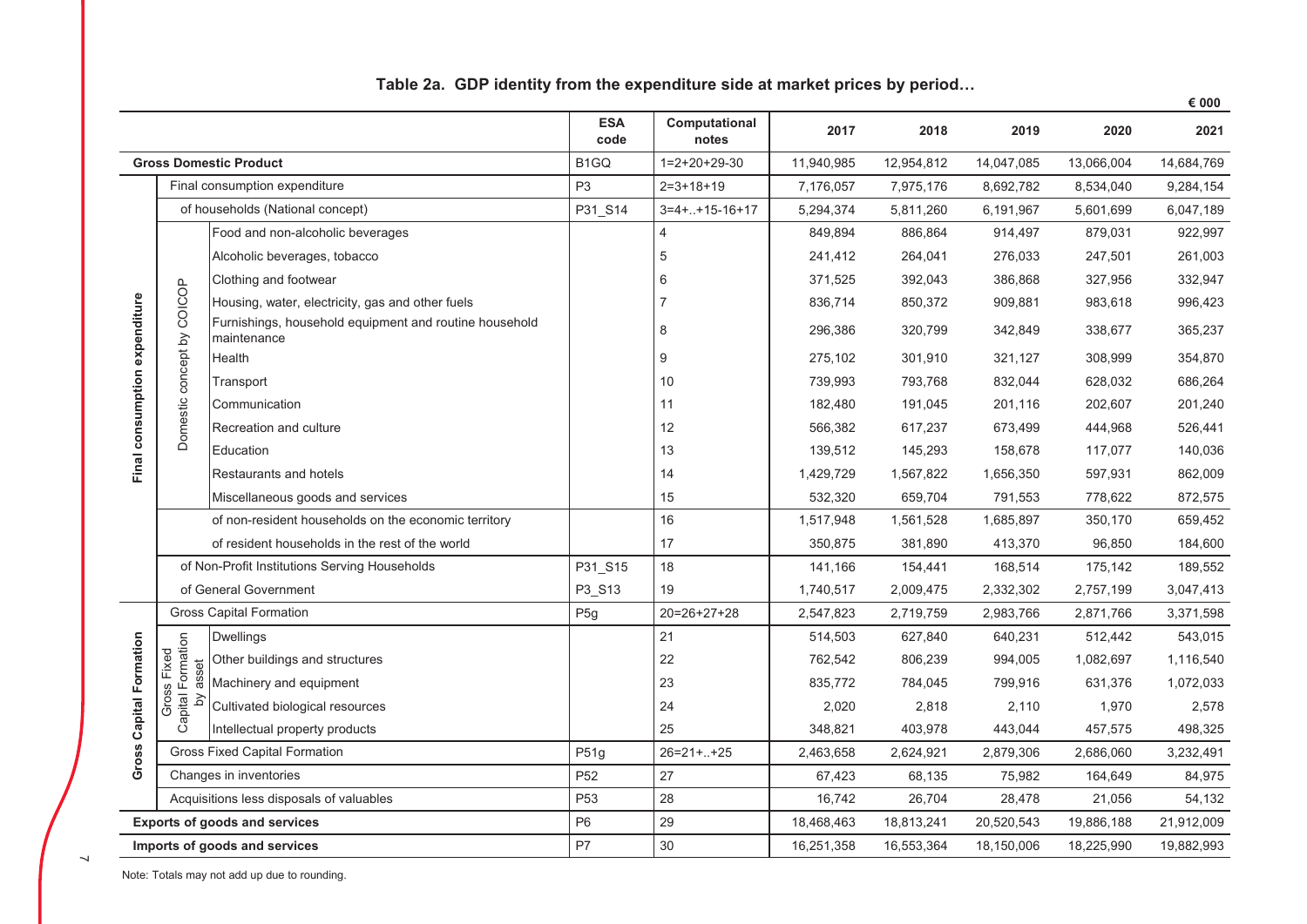### ... Table 2a. GDP identity from the expenditure side at market prices by period

|                                                                                                                                                                       |                                                         |                   |                        |                |           |           |                |                |                |           |                |                |           |           |                | € 000          |
|-----------------------------------------------------------------------------------------------------------------------------------------------------------------------|---------------------------------------------------------|-------------------|------------------------|----------------|-----------|-----------|----------------|----------------|----------------|-----------|----------------|----------------|-----------|-----------|----------------|----------------|
|                                                                                                                                                                       |                                                         | <b>ESA</b>        | Computational          |                | 2019      |           |                |                | 2020           |           |                |                | 2021      |           |                | 2022           |
|                                                                                                                                                                       |                                                         | code              | notes                  | Q <sub>1</sub> | Q2        | Q3        | Q <sub>4</sub> | Q <sub>1</sub> | Q2             | Q3        | Q <sub>4</sub> | Q <sub>1</sub> | Q2        | Q3        | Q <sub>4</sub> | Q <sub>1</sub> |
|                                                                                                                                                                       | <b>Gross Domestic Product</b>                           | B <sub>1</sub> GQ | $1 = 2 + 20 + 29 - 30$ | 3,264,996      | 3,507,705 | 3,677,630 | 3,596,754      | 3,370,844      | 3,028,470      | 3,308,570 | 3,358,120      | 3,417,820      | 3,575,407 | 3,848,584 | 3,842,957      | 3,784,485      |
|                                                                                                                                                                       | Final consumption expenditure                           | P <sub>3</sub>    | $2 = 3 + 18 + 19$      | 2,084,096      | 2,124,704 | 2,251,682 | 2,232,299      | 2,086,742      | 1,972,337      | 2,206,281 | 2,268,68       | 2,166,974      | 2,208,358 | 2,409,526 | 2,499,295      | 2,354,718      |
|                                                                                                                                                                       | of households (National concept)                        | P31 S14           | $3=4+.+15-16+17$       | 1,465,950      | 1,503,015 | 1,656,551 | 1,566,450      | 1,429,280      | 1,225,290      | 1,478,911 | 1,468,218      | 1,358,817      | 1,444,756 | 1,617,017 | 1,626,599      | 1,540,442      |
|                                                                                                                                                                       | Food and non-alcoholic beverages                        |                   |                        | 209.018        | 229.282   | 246.919   | 229,278        | 220.784        | 208,756        | 230.079   | 219.412        | 204.431        | 227,780   | 252.038   | 238,748        | 234.604        |
|                                                                                                                                                                       | Alcoholic beverages, tobacco                            |                   | 5                      | 59,793         | 71,123    | 78,527    | 66,589         | 59,949         | 56,912         | 70,364    | 60,276         | 54,325         | 64.467    | 75,918    | 66,292         | 57,186         |
|                                                                                                                                                                       | Clothing and footwear                                   |                   |                        | 94,826         | 90,769    | 98,111    | 103,162        | 88,185         | 56,146         | 81,522    | 102,102        | 76,172         | 84,857    | 72,880    | 99,038         | 84,269         |
|                                                                                                                                                                       | cop<br>Housing, water, electricity, gas and other fuels |                   |                        | 217,748        | 220,340   | 237,865   | 233,927        | 240,763        | 245,385        | 254,842   | 242,627        | 243,634        | 239,894   | 259,518   | 253,377        | 257,398        |
| Expenditure<br>urnishings, household equipment and routine<br>ousehold maintenance                                                                                    |                                                         |                   |                        | 84.417         | 87.319    | 83.510    | 87.603         | 81.163         | 82.801         | 82.726    | 91.988         | 86.687         | 89.982    | 88.759    | 99.809         | 94.795         |
| lealth                                                                                                                                                                |                                                         |                   |                        | 87.486         | 74,108    | 76,864    | 82,670         | 82,416         | 62,275         | 76,400    | 87,908         | 84,627         | 89,340    | 88,211    | 92,692         | 89,109         |
|                                                                                                                                                                       | ransport                                                |                   | 10                     | 177.220        | 213.682   | 234.092   | 207.050        | 172.152        | 122.168        | 170.564   | 163.149        | 146.473        | 157.352   | 194.920   | 187,520        | 179.014        |
|                                                                                                                                                                       | Communication                                           |                   | 11                     | 46.410         | 48.905    | 51,558    | 54,244         | 49.212         | 47,974         | 50,637    | 54.784         | 49,182         | 48,839    | 48,947    | 54,273         | 47,463         |
|                                                                                                                                                                       | Recreation and culture                                  |                   | 12                     | 133,961        | 167,232   | 207,188   | 165,119        | 114,615        | 85,635         | 115,536   | 129,183        | 104,442        | 110,801   | 153,447   | 157,750        | 129,762        |
| Final Consumption                                                                                                                                                     | Education                                               |                   | 13                     | 35,564         | 41,424    | 50,954    | 30,736         | 33,810         | 16,869         | 37,128    | 29,270         | 33,036         | 30,655    | 43,813    | 32,532         | 37,805         |
|                                                                                                                                                                       | Restaurants and hotels                                  |                   | 14                     | 250,804        | 443,850   | 625,361   | 336,335        | 185,733        | 72.522         | 224,913   | 114,763        | 85,565         | 133,455   | 389.387   | 253,603        | 177,470        |
|                                                                                                                                                                       | Miscellaneous goods and services                        |                   | 15                     | 195,604        | 198,712   | 192,832   | 204,405        | 205,614        | 175,043        | 193,911   | 204,055        | 202,582        | 214,470   | 219,704   | 235,820        | 235,547        |
|                                                                                                                                                                       | of non-resident households on the economic territory    |                   | 16                     | 199,483        | 472,251   | 668,855   | 345,308        | 157,729        | 7,201          | 136,703   | 48,537         | 23,312         | 69,694    | 343,808   | 222,638        | 130,614        |
|                                                                                                                                                                       | of resident households in the rest of the world         |                   | 17                     | 72.582         | 88.522    | 141,625   | 110,641        | 52.613         | $\overline{7}$ | 26,993    | 17,238         | 10.973         | 22,560    | 73.284    | 77.784         | 46,634         |
|                                                                                                                                                                       | of Non-Profit Institutions Serving Households           | P31_S15           | 18                     | 41.678         | 42.165    | 42.293    | 42,377         | 43.686         | 43.325         | 43.613    | 44.518         | 47.018         | 46.678    | 47.703    | 48.154         | 51.227         |
|                                                                                                                                                                       | of General Government                                   | P3_S13            | 19                     | 576,468        | 579,524   | 552,838   | 623,472        | 613,776        | 703,722        | 683,757   | 755,945        | 761,139        | 716,924   | 744,807   | 824,542        | 763,050        |
|                                                                                                                                                                       | <b>Gross Capital Formation</b>                          | P <sub>5g</sub>   | $20=26+27+28$          | 770.445        | 722,775   | 701.429   | 789,117        | 744.684        | 747,525        | 699.947   | 679,610        | 708,806        | 876,712   | 889.370   | 896,711        | 795,058        |
|                                                                                                                                                                       | Dwellings                                               |                   | 21                     | 160,334        | 155,658   | 159,415   | 164,824        | 149,596        | 136,229        | 121,697   | 104,920        | 122,011        | 133,922   | 141,537   | 145,545        | 138.829        |
| mation                                                                                                                                                                | Other buildings and structures                          |                   | 22                     | 206,750        | 263,782   | 234,858   | 288,616        | 289,297        | 272,596        | 247,718   | 273,085        | 259,931        | 274,021   | 266,697   | 315,891        | 275,266        |
| 흢                                                                                                                                                                     | Machinery and equipment                                 |                   | 23                     | 270.525        | 167.914   | 169.989   | 191.488        | 159.494        | 153.171        | 158.140   | 160,571        | 166.142        | 316.811   | 322.924   | 266,156        | 205,938        |
| Capital                                                                                                                                                               | Cultivated biological resources                         |                   | 24                     | 612            | 596       | 423       | 479            | 353            | 578            | 505       | 533            | 573            | 730       | 553       | 722            | 760            |
|                                                                                                                                                                       | ntellectual property products                           |                   | 25                     | 109,574        | 109,217   | 111.129   | 113,124        | 111.945        | 111.751        | 118,568   | 115,311        | 115,857        | 121,521   | 127,391   | 133,556        | 133,754        |
| ō                                                                                                                                                                     | Gross Fixed Capital Formation                           | P51g              | $26=21+.+25$           | 747.796        | 697.167   | 675.813   | 758,531        | 710.686        | 674.325        | 646.628   | 654.421        | 664.513        | 847.005   | 859.102   | 861.871        | 754.548        |
|                                                                                                                                                                       | Changes in inventories                                  | P <sub>52</sub>   | 27                     | 17.612         | 18.985    | 19.915    | 19,469         | 28.983         | 67.490         | 49.145    | 19,031         | 19.915         | 20.442    | 22.267    | 22,351         | 34,101         |
|                                                                                                                                                                       | Acquisitions less disposals of valuables                | P53               | 28                     | 5,037          | 6,623     | 5,701     | 11,117         | 5,014          | 5,710          | 4,174     | 6,158          | 24,378         | 9,265     | 8,001     | 12,488         | 6,409          |
|                                                                                                                                                                       | Exports of goods and services                           | P <sub>6</sub>    | 29                     | 4,889,819      | 5,069,224 | 5,387,113 | 5,174,386      | 5,197,237      | 4,719,896      | 5,021,717 | 4,947,338      | 5,252,567      | 5,522,801 | 5,596,023 | 5,540,618      | 5,885,264      |
| <b>P7</b><br>30<br>4.479.364<br>4,408,998<br>4,662,594<br>4,599,049<br>4.657.819<br>4,411,287<br>4,619,376<br>4,537,509<br>4,710,527<br>Imports of goods and services |                                                         |                   |                        |                |           | 5.032.464 | 5,046,336      | 5,093,666      | 5,250,556      |           |                |                |           |           |                |                |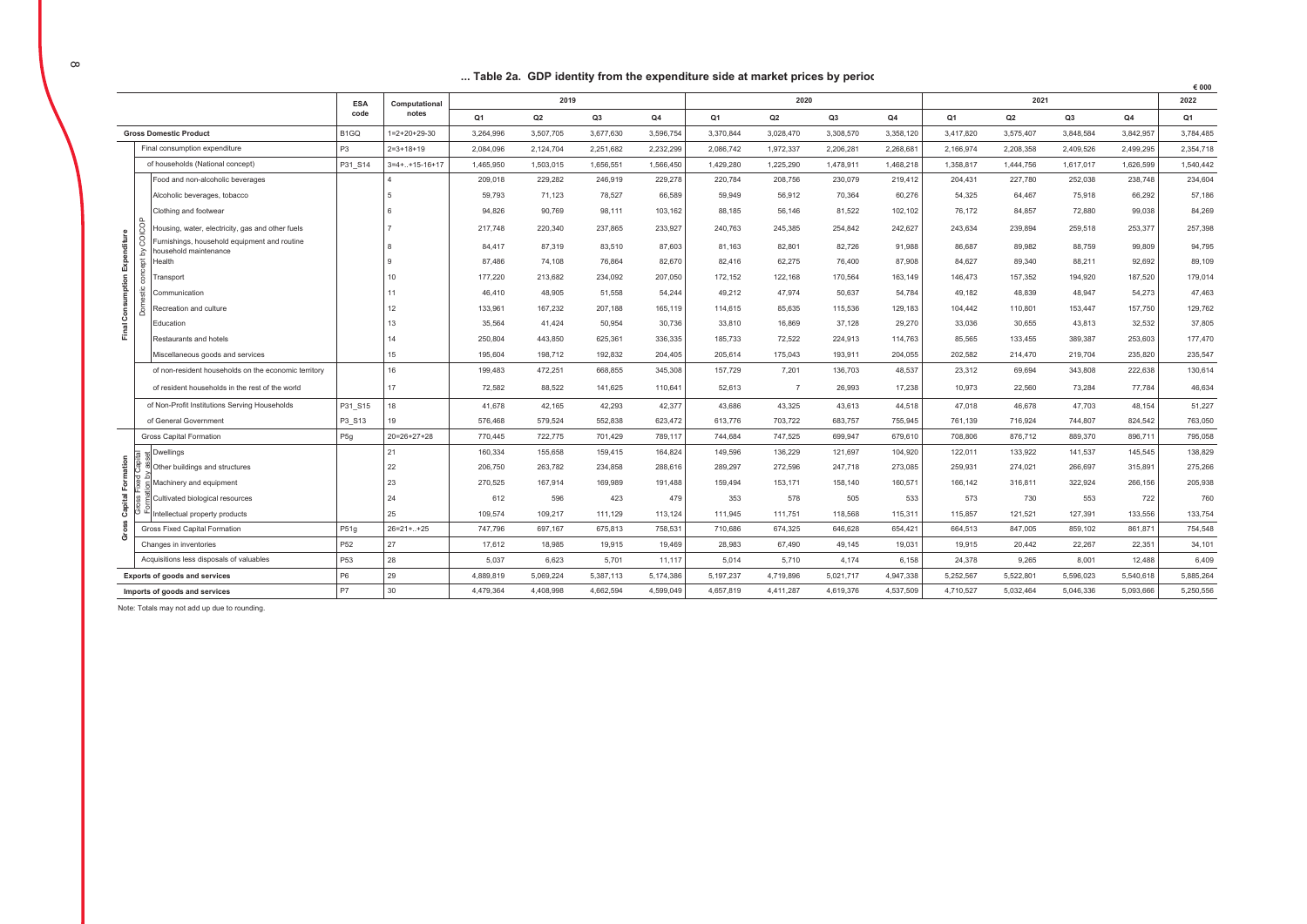|                               |                                  |                                                                       | <b>ESA</b><br>code | 2017       | 2018       | 2019       | 2020       | 2021       |
|-------------------------------|----------------------------------|-----------------------------------------------------------------------|--------------------|------------|------------|------------|------------|------------|
|                               |                                  | <b>Gross Domestic Product</b>                                         | B <sub>1</sub> GQ  | 11,466,024 | 12,171,404 | 12,894,293 | 11,817,837 | 13,048,296 |
|                               |                                  | Final consumption expenditure                                         | P <sub>3</sub>     | 7,012,287  | 7,693,695  | 8,213,779  | 7,946,163  | 8,503,095  |
|                               |                                  | of households (National concept)                                      | P31_S14            | 5,196,219  | 5,662,166  | 5,922,057  | 5,296,506  | 5,651,732  |
|                               |                                  | Food and non-alcoholic beverages                                      |                    | 813,658    | 830,704    | 832,257    | 780,968    | 801,997    |
|                               |                                  | Alcoholic beverages, tobacco                                          |                    | 225,112    | 243,559    | 253,914    | 227,335    | 239,105    |
|                               |                                  | Clothing and footwear                                                 |                    | 384,693    | 415,407    | 414,061    | 355,116    | 352,843    |
|                               |                                  | Housing, water, electricity, gas and other fuels                      |                    | 803,036    | 804,839    | 833,451    | 875,121    | 896,327    |
| Final Consumption Expenditure | Domestic concept by COICOP       | Furnishings, household equipment and routine household<br>maintenance |                    | 283,669    | 302,355    | 323,862    | 321,245    | 343,293    |
|                               |                                  | Health                                                                |                    | 265,323    | 288,111    | 301,350    | 283,921    | 321,104    |
|                               |                                  | Transport                                                             |                    | 740,243    | 788,079    | 813,592    | 615,676    | 666,754    |
|                               |                                  | Communication                                                         |                    | 186,845    | 196,771    | 206,943    | 209,268    | 210,967    |
|                               |                                  | Recreation and culture                                                |                    | 586,164    | 644,554    | 691,160    | 453,888    | 526,127    |
|                               |                                  | Education                                                             |                    | 126,500    | 133,317    | 150,537    | 114,444    | 124,808    |
|                               |                                  | Restaurants and hotels                                                |                    | 1,388,823  | 1,524,576  | 1,567,052  | 561,745    | 784,775    |
|                               |                                  | Miscellaneous goods and services                                      |                    | 522,650    | 639,230    | 753,913    | 731,854    | 810,778    |
|                               |                                  | of non-resident households on the economic territory                  |                    | 1,489,307  | 1,533,798  | 1,627,801  | 339,990    | 617,882    |
|                               |                                  | of resident households in the rest of the world                       |                    | 358,984    | 387,505    | 410.736    | 96,247     | 179,170    |
|                               |                                  | of Non-Profit Institutions Serving Households                         | P31_S15            | 137,202    | 145,808    | 154,822    | 157,407    | 165,341    |
|                               |                                  | of General Government                                                 | P3 S13             | 1,679,069  | 1,885,242  | 2,131,823  | 2,468,215  | 2,659,438  |
|                               |                                  | <b>Gross Capital Formation</b>                                        | P <sub>5g</sub>    | 2,489,694  | 2,632,509  | 2,853,376  | 2,720,224  | 3,106,712  |
| Gross Capital Formation       | Gross Fixed<br>Capital Formation | <b>Dwellings</b>                                                      |                    | 502,815    | 604,662    | 605,503    | 476,596    | 496,634    |
|                               |                                  | Other buildings and structures                                        |                    | 732,351    | 764,726    | 932,662    | 1,004,716  | 978,208    |
|                               | asset                            | Machinery and equipment                                               |                    | 819,668    | 763,445    | 769,788    | 604,230    | 1,009,177  |
|                               | $\geq$                           | Cultivated biological resources                                       |                    | 1,969      | 2,706      | 2,000      | 1,843      | 2,401      |
|                               |                                  | Intellectual property products                                        |                    | 344,607    | 399,180    | 436,042    | 449,895    | 489,453    |
|                               |                                  | <b>Gross Fixed Capital Formation</b>                                  | P51g               | 2,405,273  | 2,538,630  | 2,752,374  | 2,544,333  | 2,977,172  |
|                               |                                  | <b>Exports of goods and services</b>                                  | P <sub>6</sub>     | 17,983,660 | 17,908,841 | 19,161,023 | 18,436,905 | 19,904,676 |
|                               |                                  | Imports of goods and services                                         | P7                 | 16,009,892 | 16,041,451 | 17,314,137 | 17,290,040 | 18,455,819 |

Table 2b. GDP identity from the expenditure side in chain-linked volumes by period (reference year 2015) 1...

 $\epsilon$  000

<sup>1</sup> Users should note that chain-linking gives rise to components of GDP not adding up to the aggregate volume GDP series. This non-additivity, similar to that in other countries' national accounts, is due to mathematical fact that chain-linked volumes are calculated by separately extrapolating both totals and their sub-components.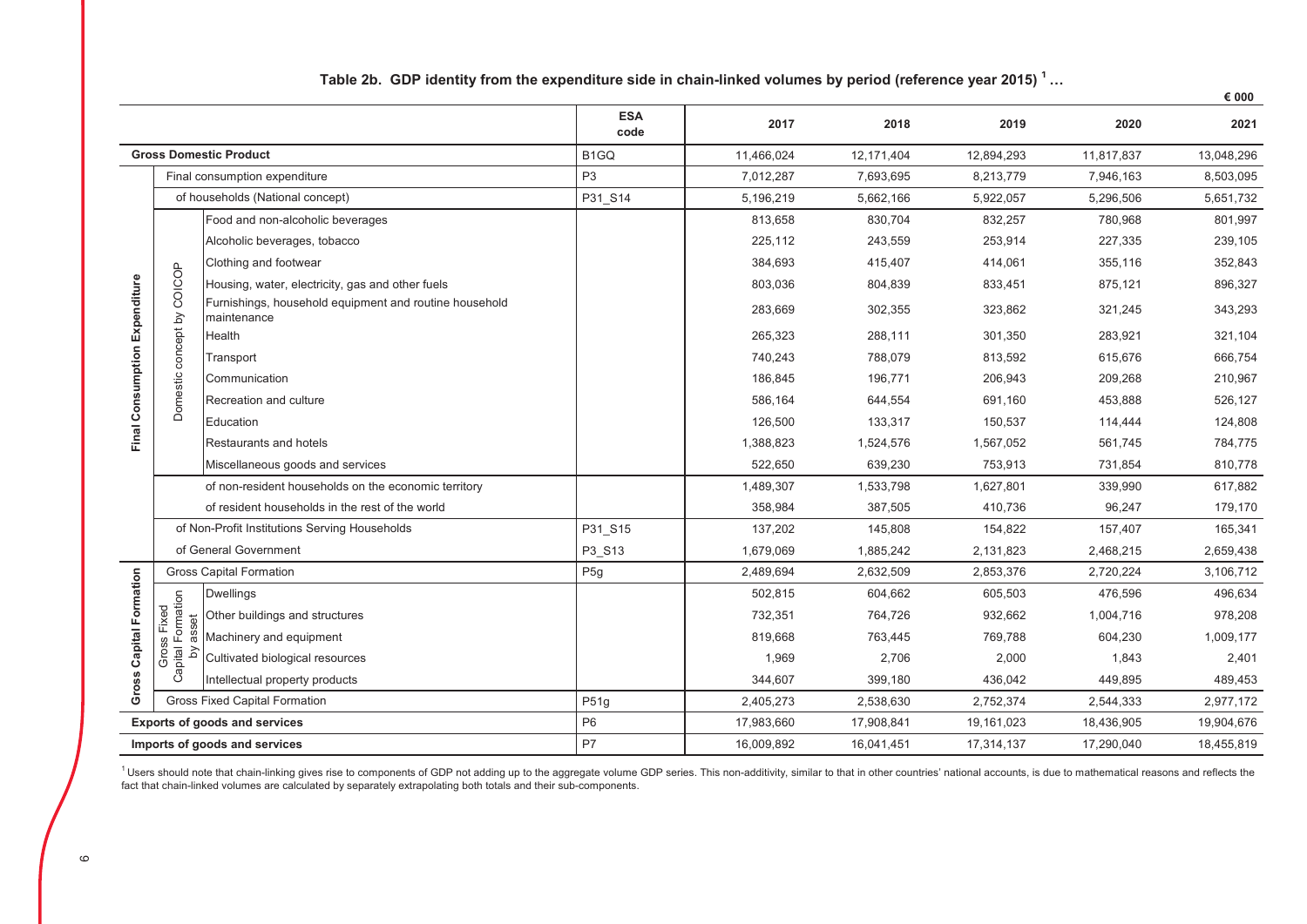|  | Table 2b. GDP identity from the expenditure side in chain-linked volumes by period (reference year 2015)' |  |  |
|--|-----------------------------------------------------------------------------------------------------------|--|--|
|--|-----------------------------------------------------------------------------------------------------------|--|--|

|             |                                                                |                                                      |                   |                |           |                |           |           |                |           |           |           |           |                |           | € 000          |
|-------------|----------------------------------------------------------------|------------------------------------------------------|-------------------|----------------|-----------|----------------|-----------|-----------|----------------|-----------|-----------|-----------|-----------|----------------|-----------|----------------|
|             |                                                                |                                                      | <b>ESA</b>        |                | 2019      |                |           |           | 2020           |           |           |           | 2021      |                |           | 2022           |
|             |                                                                |                                                      | code              | Q <sub>1</sub> | Q2        | Q <sub>3</sub> | Q4        | Q1        | Q <sub>2</sub> | Q3        | Q4        | Q1        | Q2        | Q <sub>3</sub> | Q4        | Q <sub>1</sub> |
|             |                                                                | <b>Gross Domestic Product</b>                        | B <sub>1</sub> GQ | 3,030,765      | 3,221,299 | 3,349,242      | 3,292,987 | 3,067,837 | 2,737,201      | 2,978,766 | 3,034,033 | 3,071,702 | 3,187,127 | 3,397,714      | 3,391,753 | 3,304,311      |
|             |                                                                | Final consumption expenditure                        | P <sub>3</sub>    | 1,994,123      | 2,007,568 | 2,121,449      | 2,090,639 | 1,953,705 | 1,830,905      | 2,053,985 | 2,107,569 | 2,011,404 | 2,026,968 | 2,200,844      | 2,263,879 | 2,116,054      |
|             |                                                                | of households (National concept)                     | P31 S14           | 1,424,025      | 1,438,717 | 1,578,788      | 1,480,527 | 1,362,765 | 1,154,586      | 1,397,705 | 1,381,449 | 1,291,102 | 1,354,888 | 1,505,552      | 1,500,190 | 1,416,395      |
|             |                                                                | Food and non-alcoholic beverages                     |                   | 190,366        | 209,726   | 225,272        | 206,893   | 197,018   | 185,326        | 204,986   | 193,637   | 181,516   | 199,502   | 217,799        | 203,180   | 193,619        |
|             |                                                                | Alcoholic beverages, tobacco                         |                   | 55,057         | 65,365    | 72,212         | 61,280    | 55,136    | 52,254         | 64,561    | 55,384    | 49,786    | 59,010    | 69,494         | 60,815    | 52,129         |
|             |                                                                | Clothing and footwear                                |                   | 108,771        | 90,613    | 112,720        | 101,958   | 103,261   | 56,976         | 90,717    | 104,163   | 89,013    | 84,791    | 79,577         | 99,461    | 96,092         |
|             | 90                                                             | Housing, water, electricity, gas and other fuels     |                   | 202,985        | 203,398   | 217,594        | 209,473   | 214,305   | 218,575        | 226,183   | 216,057   | 217,411   | 219,013   | 234,085        | 225,818   | 226,544        |
|             | $\overline{Q}$<br>Furnishings, household equipment and routine |                                                      |                   | 79,762         | 82,406    | 78,955         | 82,738    | 77,114    | 78,261         | 78,364    | 87,506    | 82,113    | 84,632    | 83,355         | 93,193    | 87,053         |
|             | Expenditure<br>Σ<br>household maintenance<br>Health            |                                                      |                   | 82,951         | 69,750    | 71,908         | 76.740    | 76.177    | 57.432         | 70,017    | 80,294    | 77.130    | 81,364    | 79,491         | 83,119    | 79,599         |
|             | concept                                                        | Transport                                            |                   | 177,801        | 212,707   | 220,572        | 202,512   | 169,196   | 118,339        | 167,040   | 161,101   | 144,957   | 154,304   | 186,257        | 181,237   | 171,508        |
|             |                                                                | Communication                                        |                   | 47,757         | 50,102    | 53,102         | 55,982    | 50,725    | 49,417         | 52,143    | 56,983    | 51,056    | 50,977    | 51,361         | 57,573    | 50,065         |
| Consumption | Domestic                                                       | Recreation and culture                               |                   | 139,354        | 171,870   | 210,789        | 169,148   | 118,043   | 87,452         | 116,716   | 131,677   | 107,224   | 111,618   | 152,499        | 154,786   | 126,584        |
|             |                                                                | Education                                            |                   | 33,923         | 39,715    | 48,418         | 28,481    | 31,457    | 19,011         | 38,198    | 25,778    | 29,303    | 27,582    | 40,095         | 27,829    | 33,055         |
| Final       |                                                                | Restaurants and hotels                               |                   | 245,562        | 421,265   | 568,614        | 331,612   | 179,765   | 67,845         | 204,491   | 109,643   | 81,223    | 122,896   | 341,454        | 239,202   | 163,751        |
|             |                                                                | Miscellaneous goods and services                     |                   | 189,060        | 189,223   | 182,235        | 193,395   | 195,825   | 163,873        | 180,569   | 191,587   | 191,589   | 199,314   | 202,754        | 217,120   | 216,084        |
|             |                                                                | of non-resident households on the economic territory |                   | 201,719        | 456,997   | 622,682        | 346,403   | 157,442   | 6,969          | 127,297   | 48,283    | 23,079    | 65,931    | 311,210        | 217,662   | 126,903        |
|             |                                                                | of resident households in the rest of the world      |                   | 72,834         | 88,172    | 140,990        | 108,740   | 51,805    | $\overline{7}$ | 27,162    | 17,273    | 10,929    | 22,420    | 71,193         | 74,628    | 46,249         |
|             |                                                                | of Non-Profit Institutions Serving Households        | P31 S15           | 38,430         | 38,628    | 38,891         | 38,873    | 39,153    | 38,890         | 39,306    | 40,058    | 41,259    | 40,740    | 41,687         | 41,656    | 43,429         |
|             |                                                                | of General Government                                | P3 S13            | 529,932        | 528,663   | 504,280        | 568,948   | 548,561   | 628,989        | 612,021   | 678.644   | 670,325   | 625,414   | 648,994        | 714,704   | 650,271        |
|             |                                                                | <b>Gross Capital Formation</b>                       | P <sub>5g</sub>   | 738,900        | 691,632   | 669,890        | 752,954   | 705,341   | 707,979        | 663,383   | 643,521   | 662,569   | 816,413   | 819,038        | 808,691   | 696,823        |
| Formation   | $\overline{\mathbb{E}}$                                        | <b>Dwellings</b>                                     |                   | 151,693        | 148,679   | 149,827        | 155,304   | 138,906   | 127,117        | 113,052   | 97,521    | 112,514   | 122,829   | 128,949        | 132,342   | 126,526        |
|             |                                                                | Other buildings and structures                       |                   | 194,996        | 246,269   | 220,879        | 270,519   | 268,257   | 253,100        | 230,560   | 252,800   | 233,869   | 246,147   | 234,290        | 263,902   | 219,887        |
| Capital     |                                                                | Machinery and equipment                              |                   | 260,785        | 161,761   | 163,551        | 183,691   | 152,575   | 146,290        | 151,484   | 153,881   | 158,715   | 299,811   | 302,763        | 247,887   | 186,238        |
|             |                                                                | Cultivated biological resources                      |                   | 602            | 556       | 387            | 456       | 343       | 534            | 460       | 507       | 555       | 673       | 501            | 672       | 707            |
| Gross       |                                                                | Intellectual property products                       |                   | 108,169        | 107,462   | 108,997        | 111,414   | 110,474   | 109,720        | 116,192   | 113,509   | 114,288   | 119,257   | 124,780        | 131,128   | 126,557        |
|             |                                                                | Gross Fixed Capital Formation                        | P51g              | 716,647        | 666,807   | 645,183        | 723,736   | 672,897   | 638,758        | 612,947   | 619,731   | 621,080   | 788,679   | 790,878        | 776,534   | 660,158        |
|             | P <sub>6</sub><br>Exports of goods and services                |                                                      |                   |                | 4,737,565 | 4,980,877      | 4,815,618 | 4,827,518 | 4,377,294      | 4,632,730 | 4,599,362 | 4,813,185 | 5,034,672 | 5,031,246      | 5,025,573 | 5,254,063      |
|             |                                                                | Imports of goods and services                        | <b>P7</b>         | 4,327,169      | 4,209,417 | 4,417,774      | 4,359,777 | 4,419,770 | 4,182,071      | 4,372,720 | 4,315,479 | 4,416,053 | 4,691,552 | 4,646,954      | 4,701,260 | 4,763,500      |

<sup>1</sup> Users should note that chain-linking gives rise to components of GDP not adding up to the aggregate volume GDP series. This non-additivity, similar to that in other countries' national accounts, is due to mathematical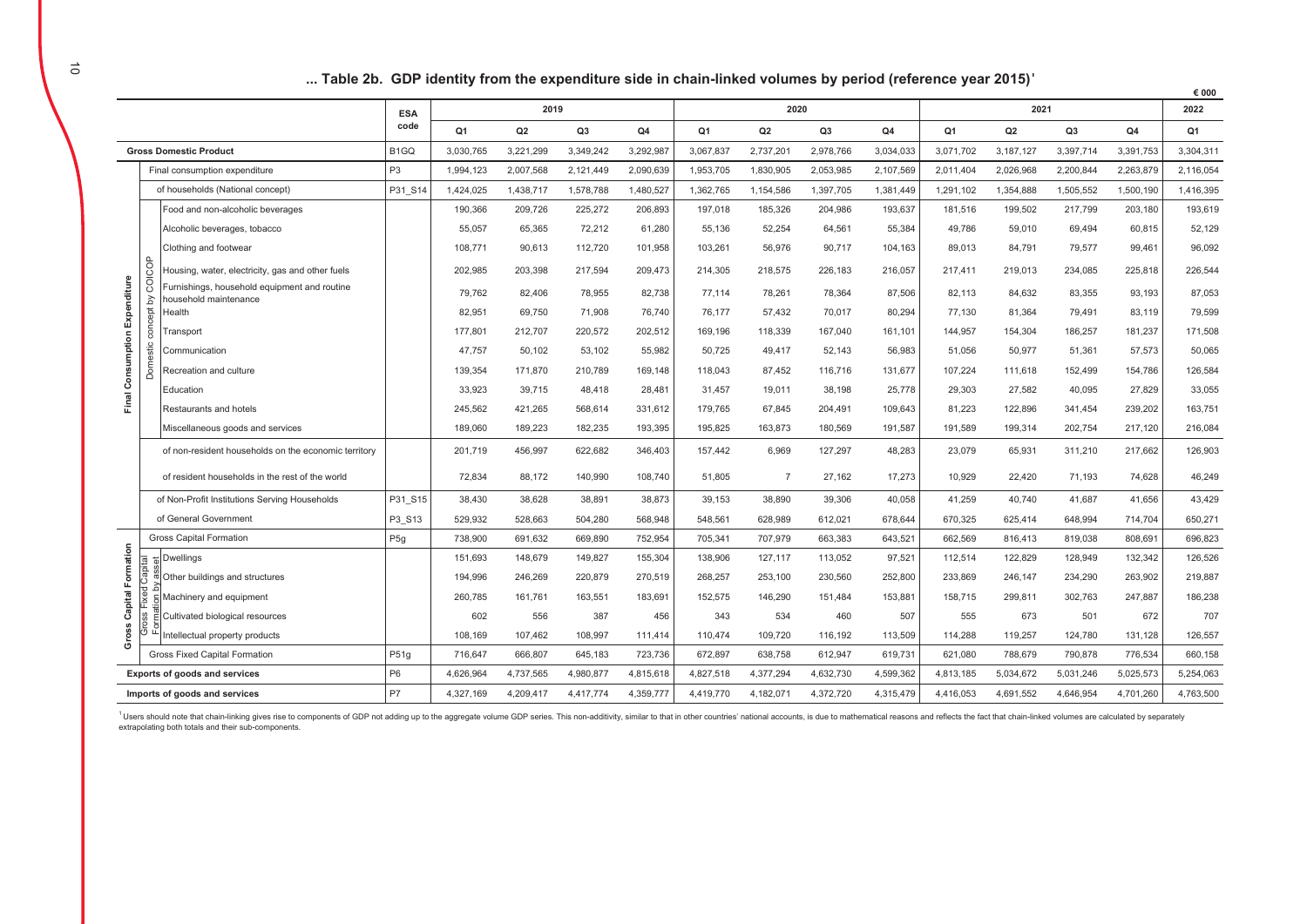|             |                                                                                                                                                   | <b>NACE</b><br>section | Computational<br>notes | 2017       | 2018       | 2019       | 2020       | 2021       |
|-------------|---------------------------------------------------------------------------------------------------------------------------------------------------|------------------------|------------------------|------------|------------|------------|------------|------------|
|             | <b>Gross Domestic Product</b>                                                                                                                     | Total                  | $1=2+26+29$            | 11,940,985 | 12,954,812 | 14,047,085 | 13,066,004 | 14,684,769 |
|             | <b>Compensation of employees</b>                                                                                                                  | Total                  | $2=3+4+6++13$          | 4,984,265  | 5,459,897  | 5,979,150  | 6,079,913  | 6,570,351  |
|             | Agriculture, forestry and fishing                                                                                                                 | А                      | 3                      | 16,100     | 18,799     | 19,499     | 19,987     | 23,664     |
|             | Mining and quarrying; Manufacturing; Electricity, gas, steam and                                                                                  | B to E                 | 4                      | 500,527    | 529,569    | 545,679    | 534,929    | 575,589    |
|             | air conditioning supply; Water supply; sewerage, waste<br>management and remediation activities                                                   | of which: C 5          |                        | 456,235    | 480,979    | 493,021    | 477,638    | 511,668    |
| by industry | Construction                                                                                                                                      |                        | 6                      | 152,258    | 161,619    | 190,945    | 219,738    | 240,030    |
| ees         | Wholesale and retail trade; repair of motor vehicles and<br>motorcycles; Transportation and storage; Accommodation and<br>food service activities | G to I                 |                        | 1,000,524  | 1,065,081  | 1,104,469  | 1,031,628  | 1,077,173  |
| employ      | Information and communication                                                                                                                     |                        | 8                      | 278,565    | 301,849    | 327,215    | 321,047    | 352,220    |
| ቴ           | Financial and insurance activities                                                                                                                |                        | 9                      | 446,294    | 481,754    | 537,380    | 554,546    | 590,425    |
| sation      | Real estate activities                                                                                                                            |                        | 10                     | 25,264     | 28,136     | 33,747     | 34,988     | 37,666     |
| Compen      | Professional, scientific and technical activities; Administrative and<br>support service activities                                               | M to N                 | 11                     | 710,251    | 822,033    | 963,522    | 957,714    | 1,025,166  |
|             | Public administration and defence; compulsory social security;<br>Education; Human health and social work activities                              | $O$ to $Q$             | 12                     | 1,442,746  | 1,561,373  | 1.705.831  | 1,808,799  | 2,010,632  |
|             | Arts, entertainment and recreation; Repair of household goods<br>and other services                                                               | R to U                 | 13                     | 411,735    | 489,685    | 550,862    | 596,537    | 637,785    |
|             | Gross operating surplus and mixed income                                                                                                          |                        | 26                     | 5,678,930  | 6,103,717  | 6,645,286  | 6,263,472  | 7,215,805  |
|             | Taxes on production and imports                                                                                                                   |                        | 27                     | 1,423,810  | 1,593,846  | 1,638,496  | 1,417,892  | 1,605,675  |
|             | Subsidies on production and imports                                                                                                               |                        | 28                     | 146,020    | 202,648    | 215,846    | 695,273    | 707,062    |
|             | Taxes less subsidies on production and imports                                                                                                    |                        | $29 = 27 - 28$         | 1,277,789  | 1,391,198  | 1,422,650  | 722,619    | 898,614    |
|             | Primary income receivable from the rest of the world                                                                                              |                        | 30                     | 9,713,941  | 9,612,585  | 9,478,424  | 9,323,450  | 9,349,612  |
|             | Primary income payable to the rest of the world                                                                                                   |                        | 31                     | 10,907,587 | 10,558,978 | 10,514,522 | 10,458,767 | 10,297,022 |
|             | <b>Gross National Income</b><br>Total                                                                                                             |                        | $32=1+30-31$           | 10,747,340 | 12,008,419 | 13,010,987 | 11,930,687 | 13,737,359 |

### Table 3. GDP identity from the income side by period...

€ 000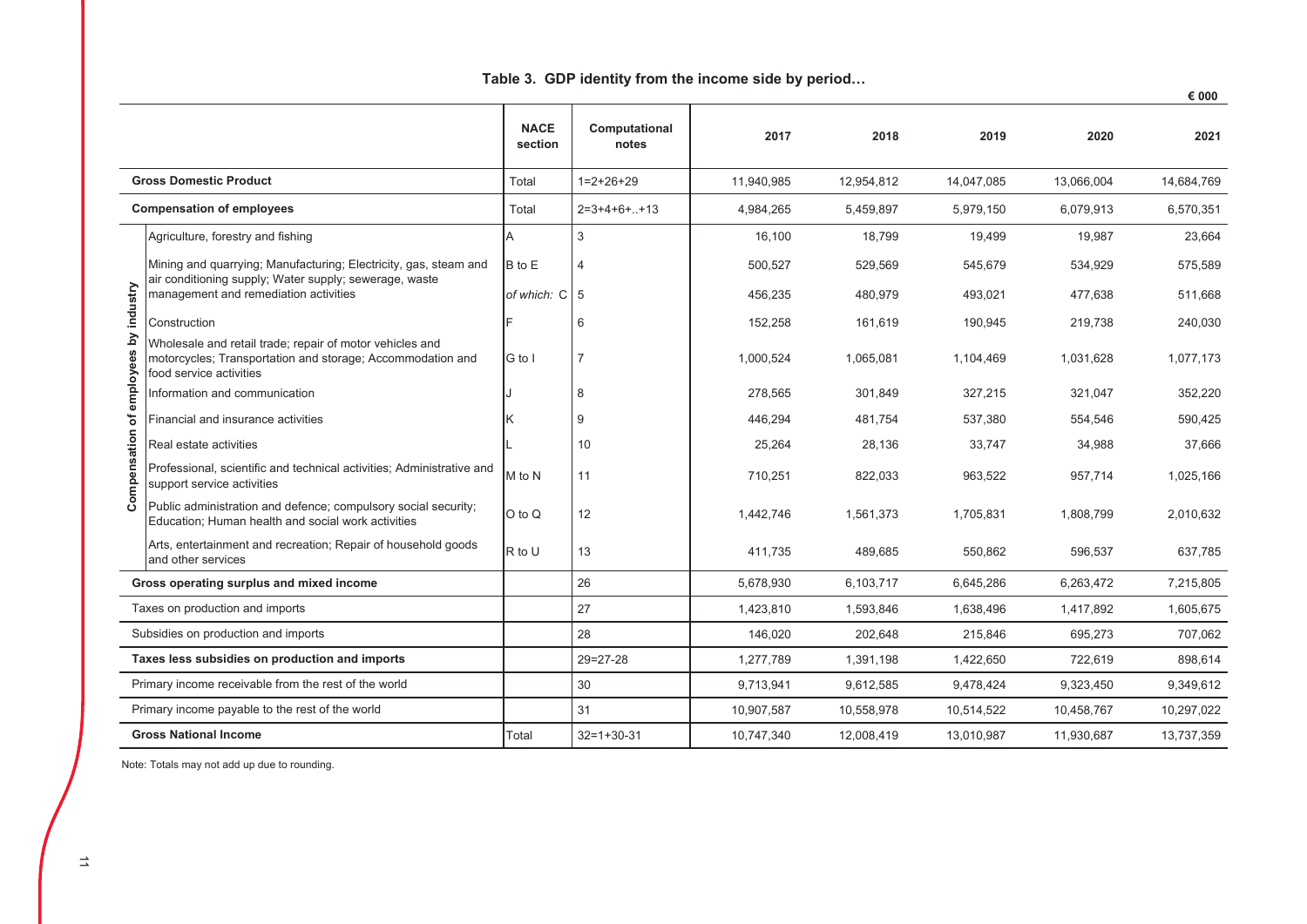### ... Table 3. GDP identity from the income side by period

|                                                      |                                                                                                                                                   |             |                |                |           |           |           | rapie 3. ODF luchtity from the income sluc by period |           |           |           |                |                |           |           | € 000     |
|------------------------------------------------------|---------------------------------------------------------------------------------------------------------------------------------------------------|-------------|----------------|----------------|-----------|-----------|-----------|------------------------------------------------------|-----------|-----------|-----------|----------------|----------------|-----------|-----------|-----------|
|                                                      |                                                                                                                                                   | <b>NACE</b> | Computational  | 2019           |           |           |           | 2020                                                 |           |           |           | 2021           |                |           |           | 2022      |
|                                                      |                                                                                                                                                   | section     | notes          | Q <sub>1</sub> | Q2        | Q3        | Q4        | Q <sub>1</sub>                                       | Q2        | Q3        | Q4        | Q <sub>1</sub> | Q <sub>2</sub> | Q3        | Q4        | Q1        |
| <b>Gross Domestic Product</b>                        |                                                                                                                                                   | Total       | $1=2+26+29$    | 3,264,996      | 3,507,705 | 3,677,630 | 3,596,754 | 3,370,844                                            | 3,028,470 | 3,308,570 | 3,358,120 | 3,417,820      | 3,575,407      | 3,848,584 | 3,842,957 | 3,784,485 |
| <b>Compensation of employees</b>                     |                                                                                                                                                   | Total       | $2=3+4+6++13$  | 1,459,986      | 1,476,425 | 1,510,122 | 1,532,617 | 1,550,147                                            | 1,476,467 | 1,514,607 | 1,538,692 | 1,613,639      | 1,635,391      | 1,639,864 | 1,681,456 | 1,699,541 |
| industry<br>ō                                        | Agriculture, forestry and fishing                                                                                                                 |             |                | 4,583          | 4.784     | 4,891     | 5.242     | 4.944                                                | 4,949     | 5,125     | 4,970     | 5,216          | 5,241          | 5,323     | 7,884     | 5,653     |
|                                                      | Mining and quarrying; Manufacturing; Electricity, gas,<br>steam and air conditioning supply; Water supply;                                        | B to E      |                | 134,000        | 135,042   | 137,760   | 138,876   | 138,236                                              | 127.615   | 132,604   | 136,474   | 140,406        | 147,320        | 140,714   | 147,149   | 148,293   |
|                                                      | sewerage, waste management and remediation activities                                                                                             | of which: C |                | 121.143        | 122.299   | 124,741   | 124,838   | 123.697                                              | 113.539   | 118.223   | 122,180   | 125.321        | 130.404        | 125.613   | 130,330   | 131,606   |
|                                                      | Construction                                                                                                                                      |             |                | 44.033         | 46,910    | 48,295    | 51.707    | 54.709                                               | 54,731    | 54.874    | 55,424    | 58,117         | 59,709         | 60,953    | 61,251    | 63,013    |
|                                                      | Vholesale and retail trade; repair of motor vehicles and<br>motorcycles; Transportation and storage;<br>Accommodation and food service activities | G to I      |                | 271.391        | 273,621   | 280.359   | 279.098   | 276,956                                              | 240,102   | 251,163   | 263,407   | 258,966        | 268,058        | 271,566   | 278,583   | 281,990   |
|                                                      | nformation and communication                                                                                                                      |             |                | 77.610         | 82,914    | 81,248    | 85,443    | 81,784                                               | 77,127    | 79,502    | 82,632    | 90,538         | 82,620         | 86,031    | 93,031    | 102,391   |
|                                                      | inancial and insurance activities                                                                                                                 |             |                | 132,192        | 129,413   | 136,686   | 139,088   | 138,479                                              | 136,127   | 136,993   | 142,947   | 144.480        | 143,221        | 149,595   | 153,129   | 153,307   |
|                                                      | Real estate activities                                                                                                                            |             | 10             | 7,592          | 8,497     | 8,611     | 9,047     | 8,337                                                | 8,816     | 8,692     | 9,143     | 8,706          | 9,496          | 9,514     | 9,950     | 9,500     |
|                                                      | Professional, scientific and technical activities:<br>Administrative and support service activities                                               | M to N      | 11             | 233,452        | 238,257   | 242,588   | 249,225   | 251,912                                              | 235,131   | 234,318   | 236,354   | 248,730        | 257,469        | 258,323   | 260,645   | 263,711   |
|                                                      | Public administration and defence; compulsory social<br>security; Education; Human health and social work<br>activities                           | O to Q      | 12             | 422,781        | 421,928   | 428,464   | 432,659   | 446,963                                              | 447.919   | 461,478   | 452,438   | 500,936        | 506,032        | 497,366   | 506,298   | 508,121   |
|                                                      | Arts, entertainment and recreation; Repair of household<br>goods and other services                                                               | R to U      | 13             | 132,352        | 135,058   | 141,219   | 142,233   | 147,827                                              | 143,949   | 149,857   | 154,903   | 157,545        | 156,225        | 160,478   | 163,537   | 163,561   |
| Gross operating surplus and mixed income             |                                                                                                                                                   |             | 26             | 1.472.640      | 1.672.830 | 1.793.451 | 1.706.365 | 1.578.302                                            | 1.421.538 | 1.651.203 | 1.612.429 | 1.607.743      | 1.712.889      | 1.966.686 | 1.928.486 | 1.826.158 |
| Taxes on production and imports                      |                                                                                                                                                   |             | 27             | 379.432        | 414.357   | 422.508   | 422,198   | 340.362                                              | 321.861   | 359.057   | 396.612   | 349.485        | 403.850        | 431.525   | 420.814   | 417.130   |
| Subsidies on production and imports                  |                                                                                                                                                   |             | 28             | 47.062         | 55,907    | 48.451    | 64.426    | 97.967                                               | 191.395   | 216,297   | 189.614   | 153,047        | 176,723        | 189.492   | 187,800   | 158,344   |
| Taxes less subsidies on production and imports       |                                                                                                                                                   |             | $29 = 27 - 28$ | 332.370        | 358.450   | 374.057   | 357,772   | 242.395                                              | 130.466   | 142.760   | 206.998   | 196.438        | 227.127        | 242,034   | 233,015   | 258,786   |
| Primary income receivable from the rest of the world |                                                                                                                                                   |             | 30             | 2.403.652      | 2.342.486 | 2.408.271 | 2.324.015 | 2.352.426                                            | 2.319.952 | 2.357.822 | 2,293,250 | 2,312,357      | 2,309,268      | 2,379,181 | 2,348,805 | 2.323.213 |
| Primary income payable to the rest of the world      |                                                                                                                                                   |             | 31             | 2,647,294      | 2,586,506 | 2,664,288 | 2,616,434 | 2,608,451                                            | 2,629,011 | 2,646,875 | 2,574,430 | 2,498,996      | 2,585,727      | 2,616,162 | 2,596,136 | 2,614,924 |
| <b>Gross National Income</b>                         |                                                                                                                                                   | Total       | $32=1+30-31$   | 3.021.354      | 3.263.684 | 3,421,613 | 3,304,335 | 3,114,818                                            | 2,719,411 | 3,019,518 | 3,076,940 | 3.231.181      | 3,298,949      | 3.611.602 | 3.595.627 | 3,492,773 |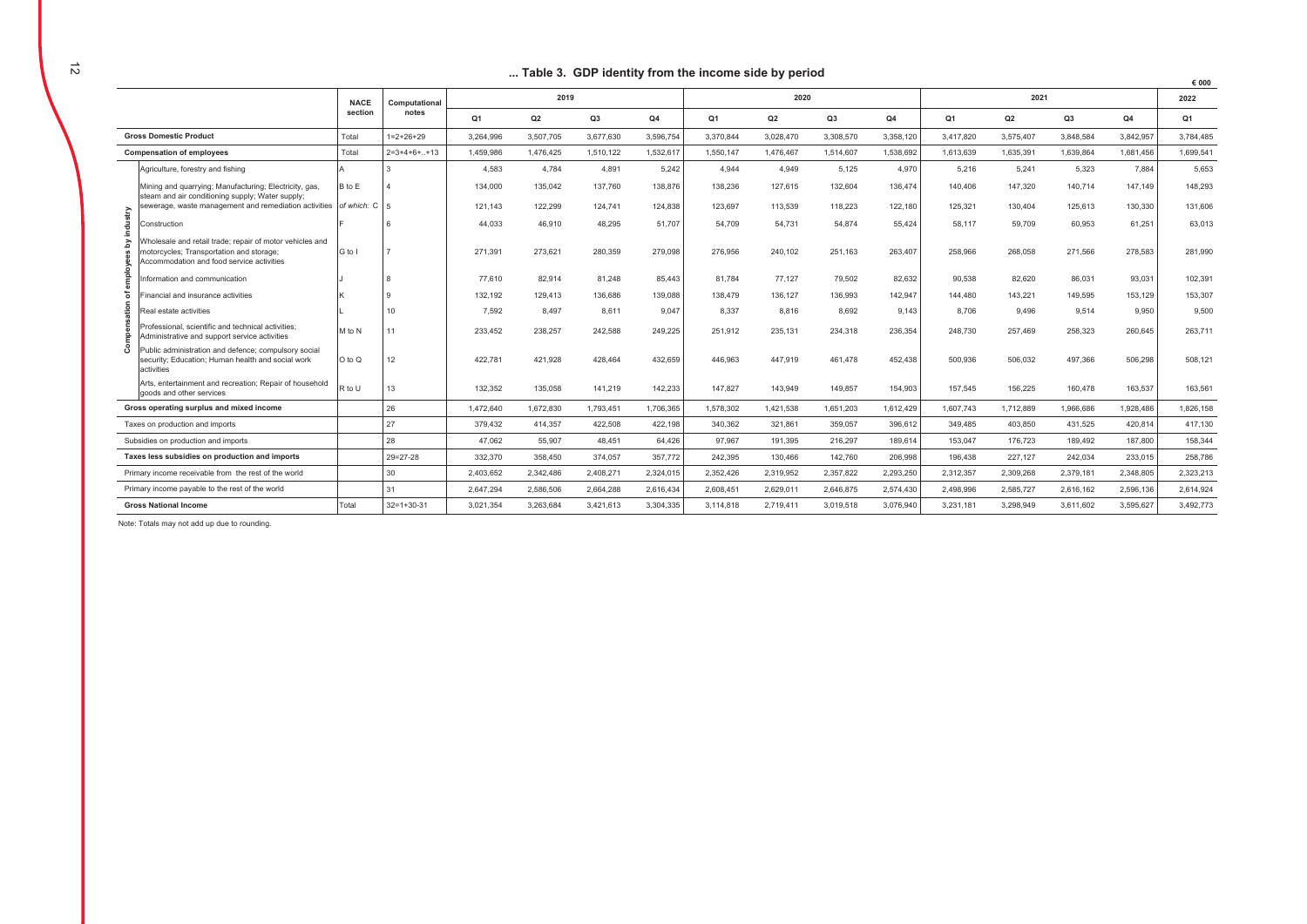### **Methodological notes**

1. Quarterly national accounts estimates should be interpreted in the context of the unprecedented developments related to the COVID-19 pandemic.

Under normal circumstances, GDP estimates are based on established sources and estimation techniques, which have been tested and evaluated carefully, as well as documented. GDP is estimated independently from the output approach and expenditure approach, complemented by estimates of income-related data. These estimates are based on a multitude of sources such as tourism statistics, short-term statistics, trade and balance of payments statistics, as well as administrative data.

Eurostat and national statistical authorities in the European Statistical System (ESS) have been working hard together to elaborate guidelines and notes on how to address the statistical challenges brought about by COVID-19 and thereby ensure that European statistics continue to be based on sound foundations. These guidelines cover the compilation of national accounts, as well as important national accounts data sources, such as the Harmonised Index of Consumer Prices (HICP), the Labour Force Survey (LFS), short-term business statistics, and intra-EU trade in goods. NSO followed these guidelines to mitigate the impact resulting from this crisis, which meant delays in data availability, lower response rates and possible quality issues. In this way, it ensured that the data continued to capture economic developments in the most reliable manner.

In view of these unprecedented developments, a thorough examination was carried out on the imputation methods and models used in the compilation of national accounts, given that, in some cases, past correlations between indicators and macroeconomic statistics were not expected to hold anymore during the COVID-19 crisis. In absence of traditional sources, compilers had to make assumptions about industries which were fully or partially 'closed'. Furthermore, statisticians referred to alternative or complementary information, such as business and consumer surveys, information from professional federations and administrative data, in order to fill in for gaps in the established data sources.

NSO is committed to maintain the usual dissemination pattern of quarterly national accounts with the most accurate estimates possible, however, it is important to bear in mind that first estimates may be subject to larger revisions than usual.

#### For further details, refer to:

Eurostat's methodological note 'Guidance on Quarterly National Accounts (Including Flash) Estimates in the Context of the COVID-19 Crisis', available at:

https://ec.europa.eu/eurostat/documents/10186/10693286/QNA\_estimates\_guidance.pdf

Eurostat's methodological note 'Guidance on the Publication and Transmission of National Accounts Data and Metadata in the Context of the COVID-19 Crisis', available at:

https://ec.europa.eu/eurostat/documents/10186/10693286/NA\_guidance.pdf

Eurostat's methodological note 'Guidance on Time Series Treatment in the Context of the COVID-19 Crisis', available at: https://ec.europa.eu/eurostat/documents/10186/10693286/Time\_series\_treatment\_guidance.pdf

2. The Government announced active policy measures in order to mitigate the economic and social impact of the pandemic.

Such policy measures included, but were not limited to, the following:

- Employment-related measures: government support for keeping employees on the payroll system despite a slowdown in business activity, and support for self-employed and small businesses.
- Tax-related measures: deferral of tax deadlines.
- Vouchers: €100 worth of vouchers, expiring on 31 October 2020, were sent to each resident aged 16 years and over to be spent locally, with 80% to be spent on accommodation, restaurants and bars, and 20% in outlets that reopened following a period of forced closure. Another €100 worth of vouchers, expiring on 31 October 2021, were also sent to each resident aged 16 years and over to be spent locally, with 60% to be spent on accommodation, restaurants, bars and diving schools, and 40% on retail and services.
- Utility bills: certain businesses received a refund of 50% on their electricity bills for the months of June, July and August 2020 and July, August and September 2021, capped at €1,500 per electricity account.
- Rent Scheme: businesses that had to close their operations as a result of Legal Notices issued by the Health Authority in March 2021 were eligible for the Rent Scheme. Businesses that were receiving the Wage Supplement since 2020 and had availed themselves of the Rent Scheme in 2020, were eligible for a top-up of 50% on the amount received in the previous year in 2021. New applicants who were closed in March and April 2021 and benefitted from the Wage Supplement were eligible for the rent refund.

In this news release, the measures to support businesses in retaining their employees in the context of COVID-19 by financing wages, partly or fully, as well as refunds of utility bills and rents, were recorded as subsidies on production to employers. The voucher schemes has been classified as subsidies on products.

Taxes on production and imports are recorded when activities, transactions or other events occur and create the liability to pay taxes. In this news release, estimates were specifically necessary for VAT, classified as taxes on production and imports, due to the Government's announced deferrals. This implies that revisions may be necessary in the future.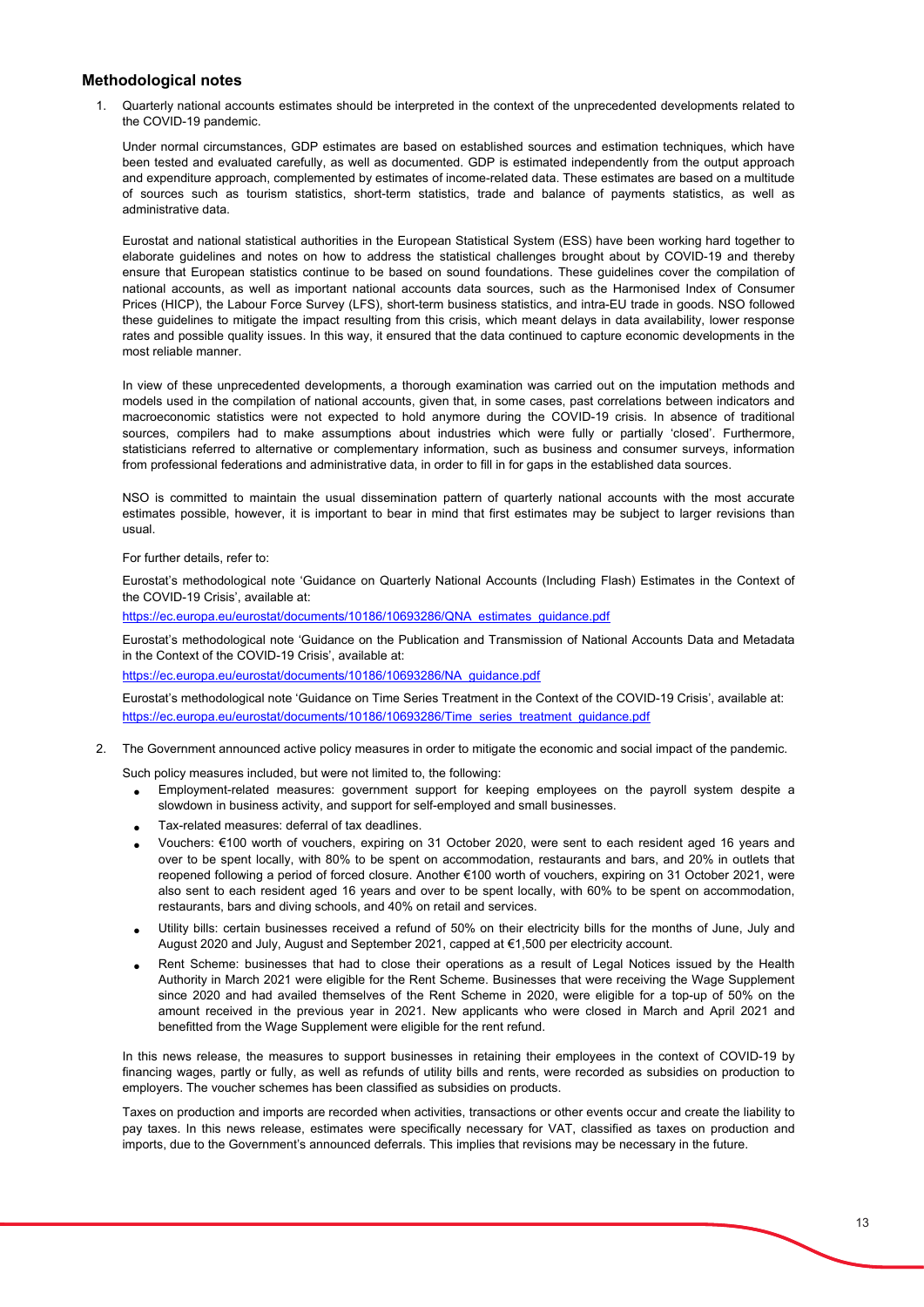For further details refer to:

Eurostat's methodological note 'Draft Note on Statistical Implications of Some Policy Measures in the Context of the COVID-19 Crisis', available at:

https://ec.europa.eu/eurostat/documents/10186/10693286/GFS\_draft\_note.pdf

Timeline of events

Below is a timeline which shows the unfolding of relevant local developments in relation to COVID-19, which were considered in the compilation of national accounts for 2022Q1. The details in relation to 2020Q1 to 2021Q4 are available in previous news releases.

- 13 January 2022 Only spectators having received the COVID vaccine booster could attend sport events. The twometer distance between tables was relaxed in catering establishments.
- 17 January 2022 The Maltese authorities imposed the requirement of proof of a valid vaccine certificate for entry to entertainment establishments, such as bars, nightclubs, restaurants, snack bars, theatres, casinos, gaming parlors, bingo halls, pools, cinemas, gyms, fitness centers and organised events.
- 17 February 2022 Quarantine restrictions for travelers from dark red zone countries were reduced to seven days following a negative test. WHO-approved vaccines started to be recognised by Malta together with a negative PCR test on arrival. Establishments could remain open until their licence operating time. Quarantine restrictions for fully vaccinated persons and contacts of non-vaccinated persons were eased, as well as the use of masks in public places.

Sources: Government of Malta, Legal Notices.

- 4. Data in this news release is unadjusted. Seasonally adjusted data is available online at: EUROSTAT Website/Homepage/Complete Database
- 5. [Data in this news release are in line with the European Sy](https://ec.europa.eu/eurostat/data/database)stem of Accounts (ESA) 2010 manual (ISBN 978-92-79-31242- 7). This system of accounts is mandatory for all EU Member States. The accounts are subject to audit by the European Court of auditors and Eurostat's GNI Committee to ensure reliability, comparability and exhaustiveness.
- 6. Gross Domestic Product (GDP) is an estimate of the value of goods and services at market prices produced in the economy over a period of time. The GDP is estimated at current prices using the production approach, aggregating the output of the various productive sectors net of the cost of intermediate inputs. The expenditure approach is reconciled with the production approach both at current prices and volume terms. GDP in volume terms excludes the effects of price inflation on market prices. The income approach shows how GDP is distributed into compensation of employees, operating surplus of enterprises and taxes on production and imports net of subsidies.
- 7. Data in this news release should be considered as provisional for 2017 to date.
- 8. Data users must be aware that the industrial activities of General government are spread over 21 different NACE categories (at A88 division) and include local councils and extra-budgetary units that are financially dependent on the government. Public administration and defence; compulsory social security (NACE 84) is the largest category and, in terms of gross value added, represented approximately 39.7 per cent of the General government sector in 2021.
- 9. The ESA 2010 GNI Inventory provides a detailed explanation of sources and methods used for estimating GNI in Malta. It is the basis for the Eurostat assessment of the quality and exhaustiveness of GNI data and their compliance with ESA 2010 in the context of the GNI for own resources purposes. The Inventory is a reference document that is kept up-to-date to reflect the latest methodology in place. Complementary to this inventory, process tables have been compiled for reference year 2010. Process tables enable users to understand the compilation process of national accounts and thus shows the transition from basic data sources to final balanced national accounts figures. The GNI Inventory and the process tables are available online:

http://nso.gov.mt/en/nso/Sources\_and\_Methods/Unit\_A1/National\_Accounts/Pages/Gross-Domestic-Product.aspx

The GNI Inventory currently available on the NSO website describes the sources and methods of the ESA 2010 series as published in September 2014. The GNI Inventory is currently being updated.

10. https://nso.gov.mt/en/News\_Releases/Documents/2020/08/News2020\_142.pdf Data for 1995 to 2015 are available on the online version of news release 142/2020 in Excel format at:

Data for 2016 are available on the online version of news release 037/2022 in Excel format at: https://nso.gov.mt/en/News\_Releases/Documents/2022/03/News2022\_037.pdf

Data for 2017 to date are available on the online version of this news release in Excel format at: https://nso.gov.mt/en/News\_Releases/View\_by\_Unit/Unit\_A1/National\_Accounts/Pages/Gross-Domestic-Product.aspx